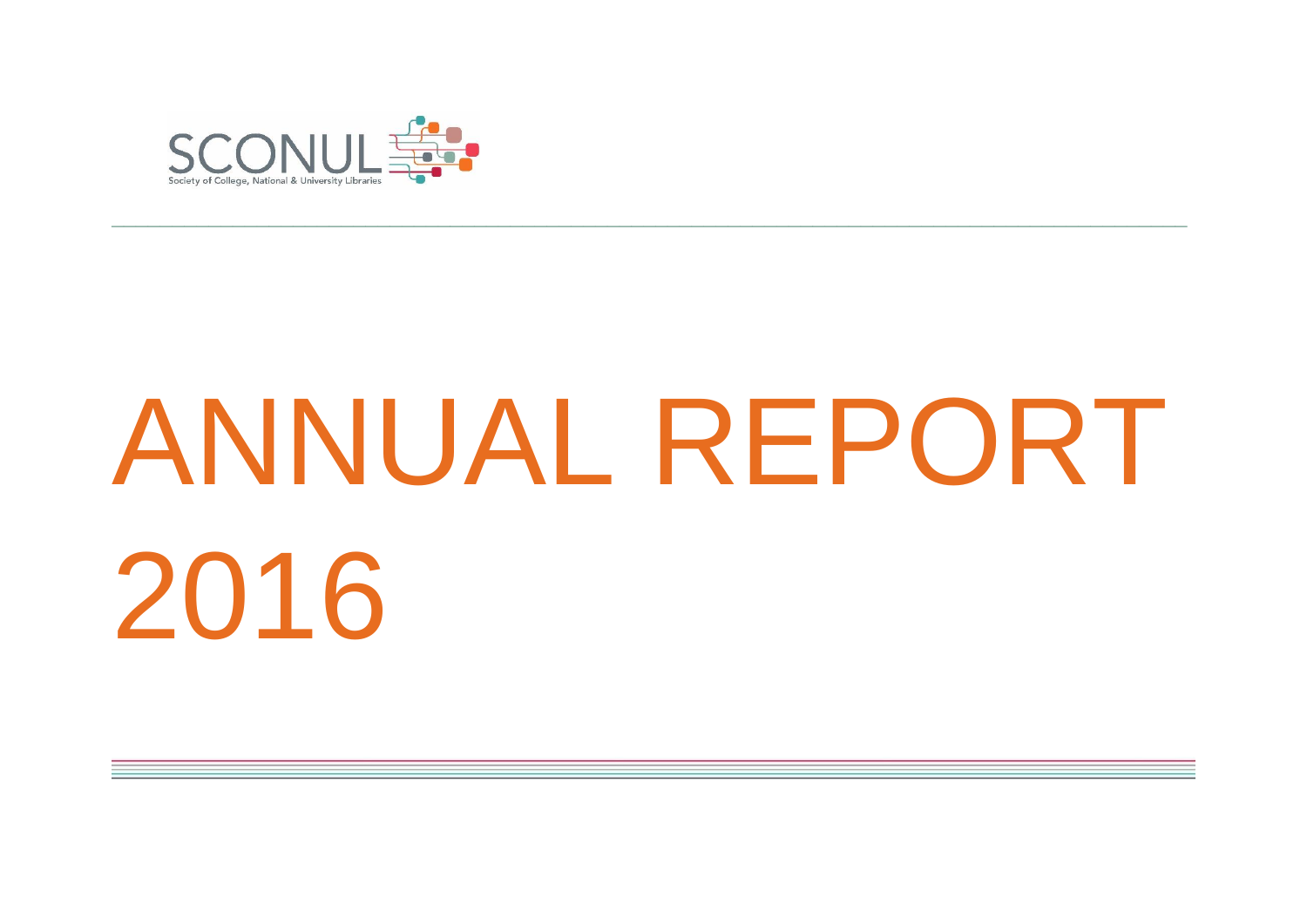# **CONTENTS**

| $\overline{2}$ | Chair's introduction                      |
|----------------|-------------------------------------------|
| 3              | Reference and administrative details      |
| 4              | <b>SCONUL membership</b>                  |
| 6              | Report of the trustees                    |
| 7              | Leadership and advocacy                   |
| 10             | Promoting good practice and collaboration |
| 12             | SCONUL's partner organisations            |
| 13             | Member services                           |
| 15             | Structure, governance and management      |
| 17             | Responsibilities of the trustees          |
| 18             | <b>Financial review</b>                   |
| 19             | Independent auditors' report              |
| 22             | Statement of financial activities         |
| 24             | <b>Balance sheet</b>                      |
| 26             | Statement of cash flows                   |
| 28             | Notes to the financial statements         |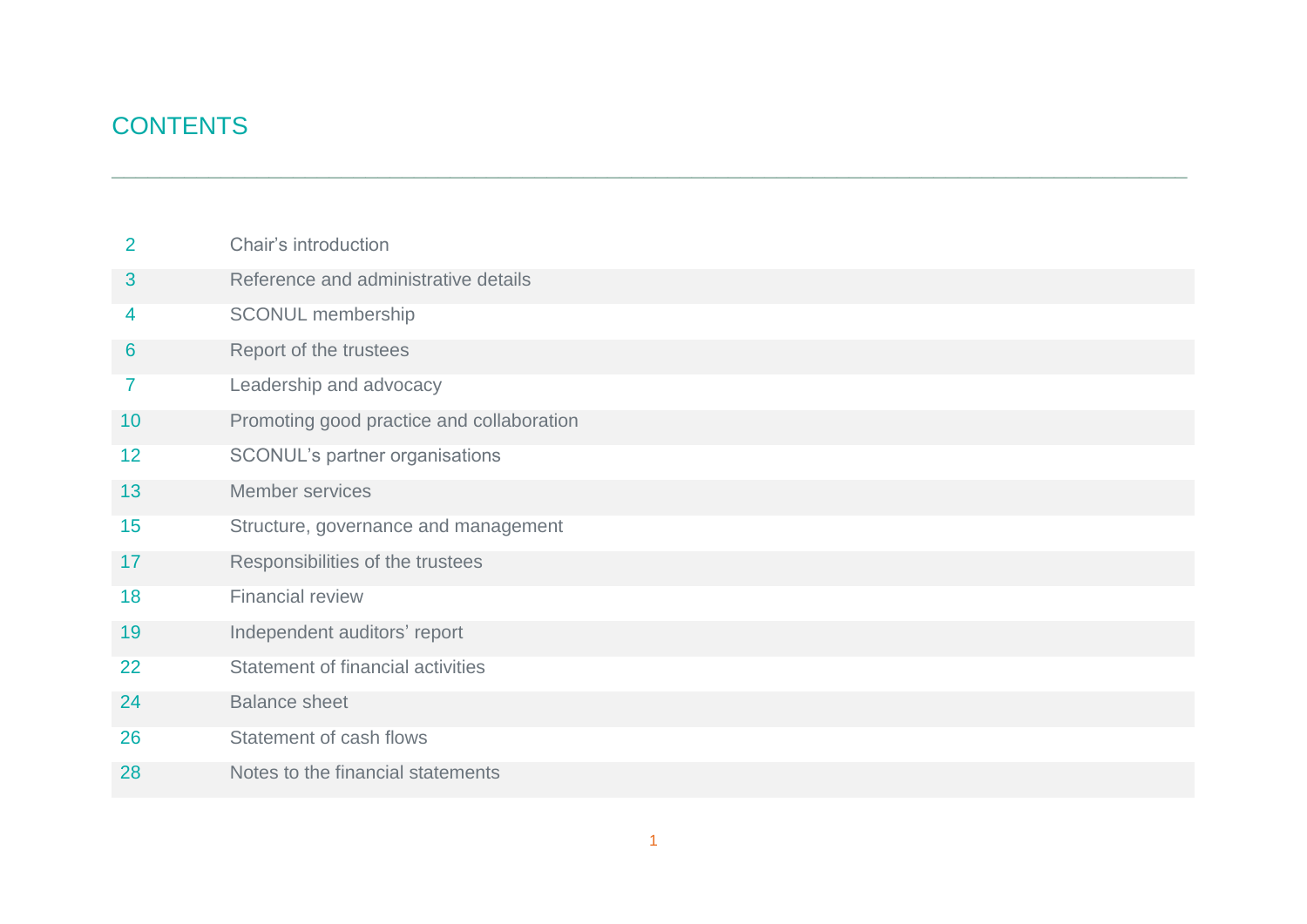# CHAIR'S INTRODUCTION



2016 saw SCONUL begin delivering the projects set out in our new, ambitious [strategy.](http://www.sconul.ac.uk/sites/default/files/documents/Collaborating%20for%20Change%20-%20SCONUL%20strategy%202016-19_0.pdf) The projects we embarked on in 2016 address some of the major challenges faced by the academic library community over the next decade, including leadership development and support; the development of new abovecampus services and workforce development. In the meantime, a few personal highlights of the year were:

#### Shared services toolkit

SCONUL's Collaboration Strategy Group held a symposium in 2015 to share consortia's experiences of collaborative working. One of the outcomes of this discussion has been the development of a Shared Services Toolkit, authored by

Dr Richard Parsons of the University of Dundee.

\_\_\_\_\_\_\_\_\_\_\_\_\_\_\_\_\_\_\_\_\_\_\_\_\_\_\_\_\_\_\_\_\_\_\_\_\_\_\_\_\_\_\_\_\_\_\_\_\_\_\_\_\_\_\_\_\_\_\_\_\_\_\_\_\_\_\_\_\_\_\_\_\_\_\_\_\_\_\_\_\_\_\_\_\_\_\_\_\_

The toolkit provides a mechanism for understanding success criteria for library shared services projects and is an important contribution to an area of great interest across HE. SCONUL has recently begun a conversation with HEFCE about how to build on this work.

## New service for members

During 2016 SCONUL brokered the launch of a new virtual out-of-hours enquiry service, based on a Northern Collaboration pilot with OCLC. This innovative initiative has allowed us to deliver a national scheme at a rate which is affordable for members. Membership is being rolled out in several tranches, and we will carry

out a formal evaluation of the service during 2017.

#### Design Awards

Another highlight of 2016 has been our triennial Design Awards, with a ceremony held at the Museum of London. The standard of applications was very high and the judges were faced with some difficult decisions. Ultimately the awards were given to the Hive, at the University of Worcester in the over 2,000 sq metres category, and to Heritage Quay, University of Huddersfield in the under 2,000 sq metres category.

This year we also mourned the untimely death of Lawrence Bebbington from the University of Aberdeen, and our condolences go to his family and colleagues from the whole community.

Mark Toole, Chair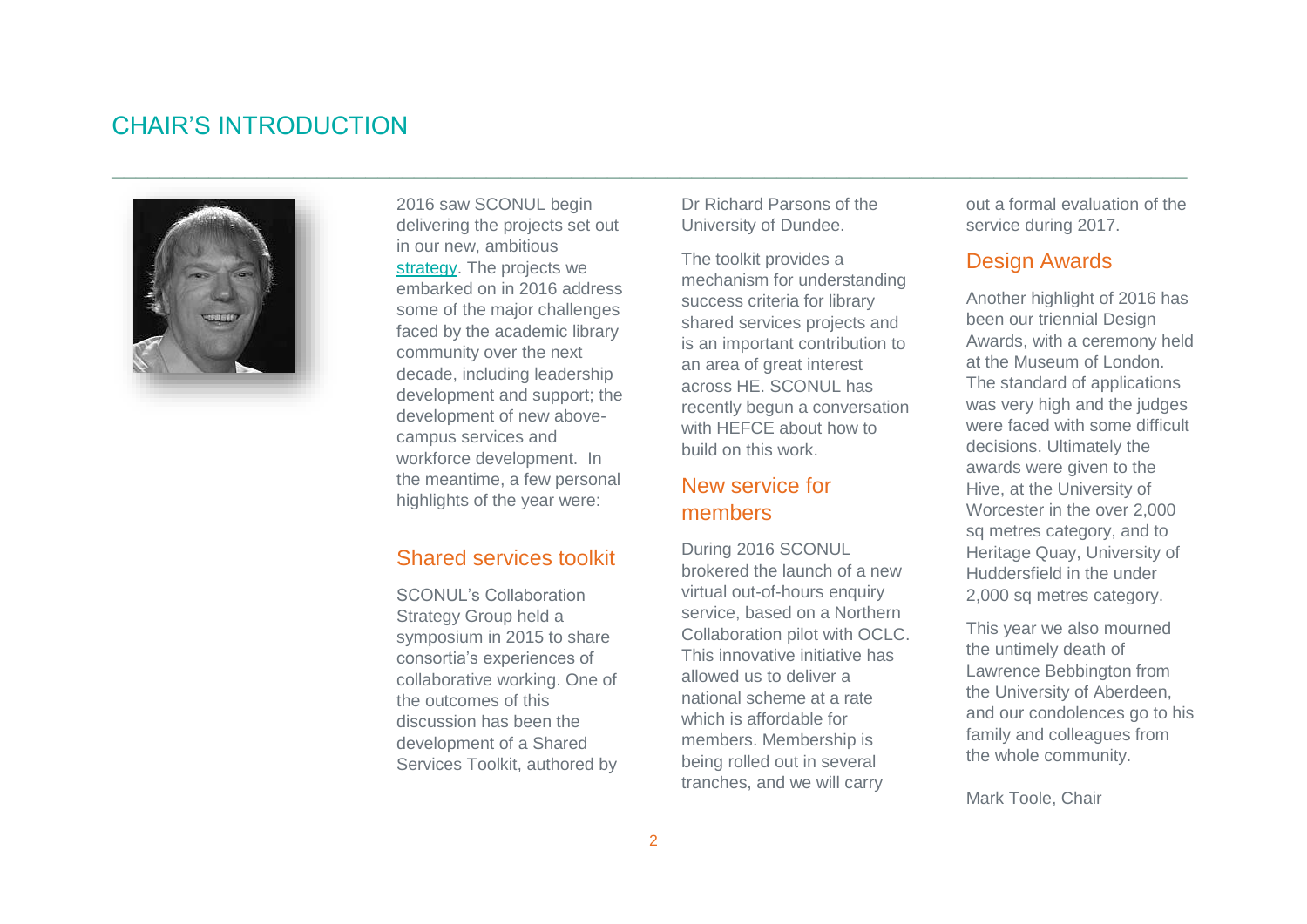# REFERENCE AND ADMINISTRATIVE INFORMATION

#### **Status**

The organisation is a charitable company limited by guarantee. **Company number**: 01436951 **Charity number**: 278550

#### Registered Office

94 Euston Street, London NW1 9HA

#### **Trustees**

Trustees, who are also directors under company law and who served during the year and up to the date of this report were as follows:

- **Chair:** Mark Toole (from 24 June); Liz Jolly (resigned 24 June)
- **Vice-Chair:** Kitty Inglis (elected 24 June); Mark Toole (to 24 June)
- **Honorary Treasurer:**  Robert Hall
- Alison Baud
- Frances Boyle (elected 24 June)
- Caroline Brazier (coopted 12 May)
- Roisin Gwyer (elected 24 June)
- Judith Keene
- Liz Kerr (elected 24 June)
- Jo Norry (resigned 24 June)
- Gobnait O'Riordan
- Oliver Pritchard (resigned 27 June)
- Kate Robinson (resigned 24 June)
- Pete Ryan
- Alison Stevenson
- Caroline Taylor (co-opted 2 August)
- John Tuck
- Steve Williams

Bankers and Investment **Managers** 

The Co-operative Bank plc PO Box 250 Delf House Southway Skelmersdale WN8 6WT

CCLA Investment Managers Limited COIF Charity Funds Senator House 85 Queen Victoria Street London EC4V 4ET

#### Auditors

\_\_\_\_\_\_\_\_\_\_\_\_\_\_\_\_\_\_\_\_\_\_\_\_\_\_\_\_\_\_\_\_\_\_\_\_\_\_\_\_\_\_\_\_\_\_\_\_\_\_\_\_\_\_\_\_\_\_\_\_\_\_\_\_\_\_\_\_\_\_\_\_\_\_\_\_\_\_\_\_\_\_\_\_\_\_\_\_\_

Godfrey Wilson Limited Chartered accountants and statutory auditors 5th Floor Mariner House 62 Prince Street Bristol, BS1 4QD

#### **Solicitors**

Walker Morris LLP Kings Court 12 King Street Leeds LS1 2HL

#### HR advisor

WB Ranken 16 Forest Edge Buckhurst Hill Essex IG9 5AA

#### **Staff**

- **Executive Director and Company Secretary** Ann Rossiter
- **Deputy Director, Services** Amy Lloyd (from 6 September)
- **Head of Policy and Member Engagement** Lori Bailey (until 24 August)
- **SCONUL Co-ordinator** SitMui Ng
- **Finance Assistant** Kim Hardingham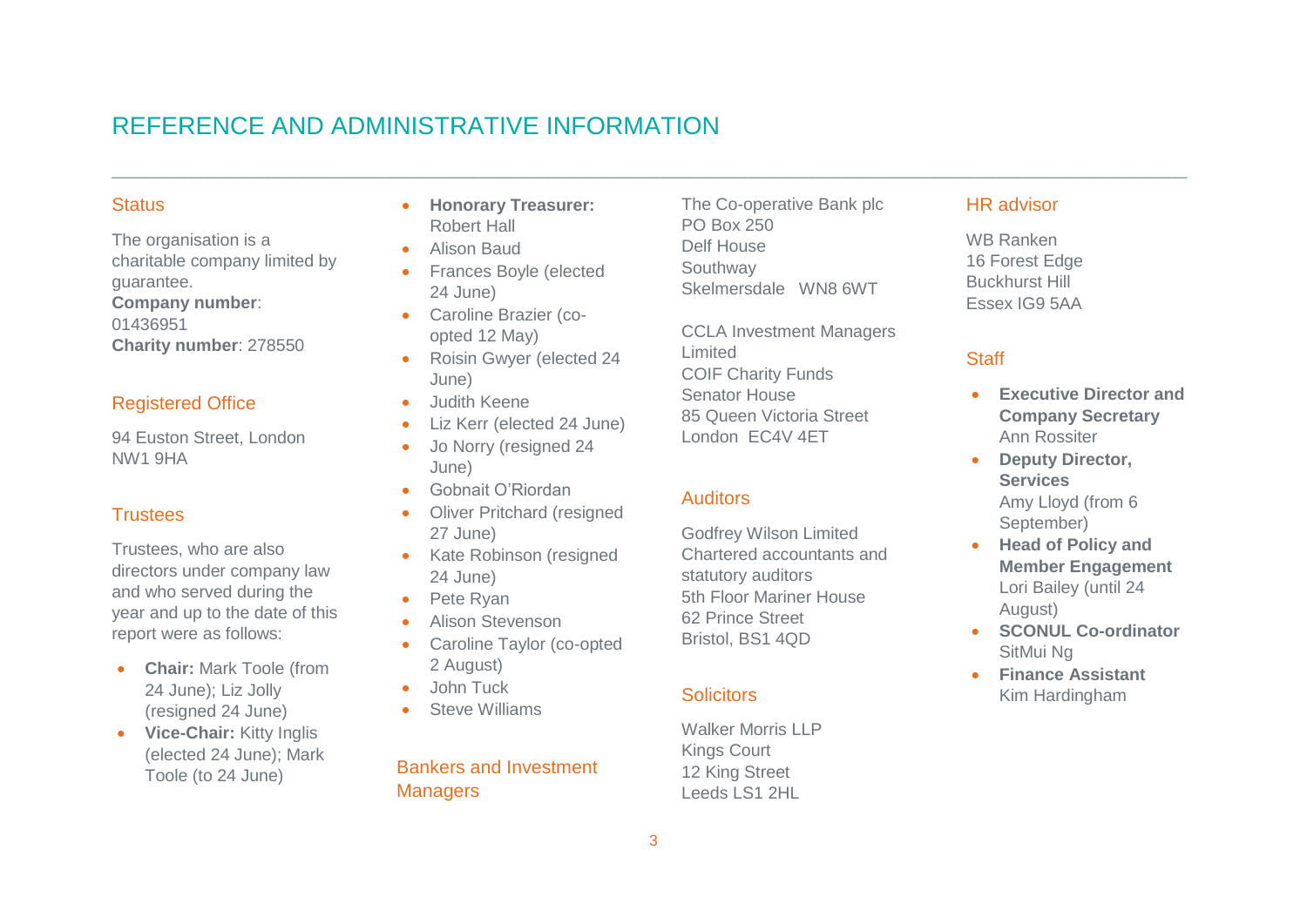## SCONUL MEMBERSHIP

Abertay University Aberystwyth University Anglia Ruskin University Arts University Bournemouth Aston University Bangor University Bath Spa University Birkbeck, University of London Birmingham City University Bishop Grosseteste University Bournemouth University Brunel University Buckinghamshire New University Canterbury Christ Church **University** Cardiff Metropolitan University Cardiff University City, University of London Courtauld Institute of Art Coventry University Cranfield University De Montfort University Dublin City University Dublin Institute of Technology Durham University Edge Hill University Edinburgh Napier University Falmouth University Glasgow Caledonian University Glasgow School of Art Glyndwr University Goldsmiths, University of London

Guildhall School of Music and Drama Harper Adams University Heriot-Watt University Heythrop College Imperial College, London Institute of Cancer Research King's College, London Kingston University Lancaster University Leeds Beckett University Leeds College of Art Leeds College of Music Leeds Trinity University Leo Baeck College Liverpool Hope University Liverpool John Moores **University** Liverpool School of Tropical Medicine London Business School London Metropolitan University London School of Economics and Political Science London School of Hygiene & Tropical Medicine London South Bank University Loughborough University Manchester Metropolitan **University** Maynooth University Middlesex University

National Library of Ireland National Library of Scotland National Library of Wales National University of Ireland, Galway Newcastle University Newman University Northumbria University Norwich University of the Arts Nottingham Trent University Open University Oxford Brookes University Queen Margaret University Queen Mary, University of London Queen's University, Belfast Ravensbourne Regent's University London Robert Gordon University Rose Bruford College Royal Agricultural University Royal Central School of Speech & Drama Royal College of Art Royal College of Music Royal College of Physicians and Surgeons of Glasgow Royal College of Surgeons in Ireland Royal Conservatoire of Scotland Royal Holloway, University of London

Royal Institute of British **Architects** Royal Northern College of Music Royal Society of Chemistry Royal Veterinary College Royal Welsh College of Music & Drama Sheffield Hallam University SOAS, University of London Southampton Solent University SRUC St George's, University of London St Mary's University St Mary's University College, Belfast Staffordshire University Swansea University **Tate** Teesside University The British Library The Conservatoire for Dance and Drama The Royal College of Surgeons of England The University of Sheffield The Wellcome Library Trinity College Dublin Trinity Laban (Jerwood Library) University College Birmingham University College Cork University College Dublin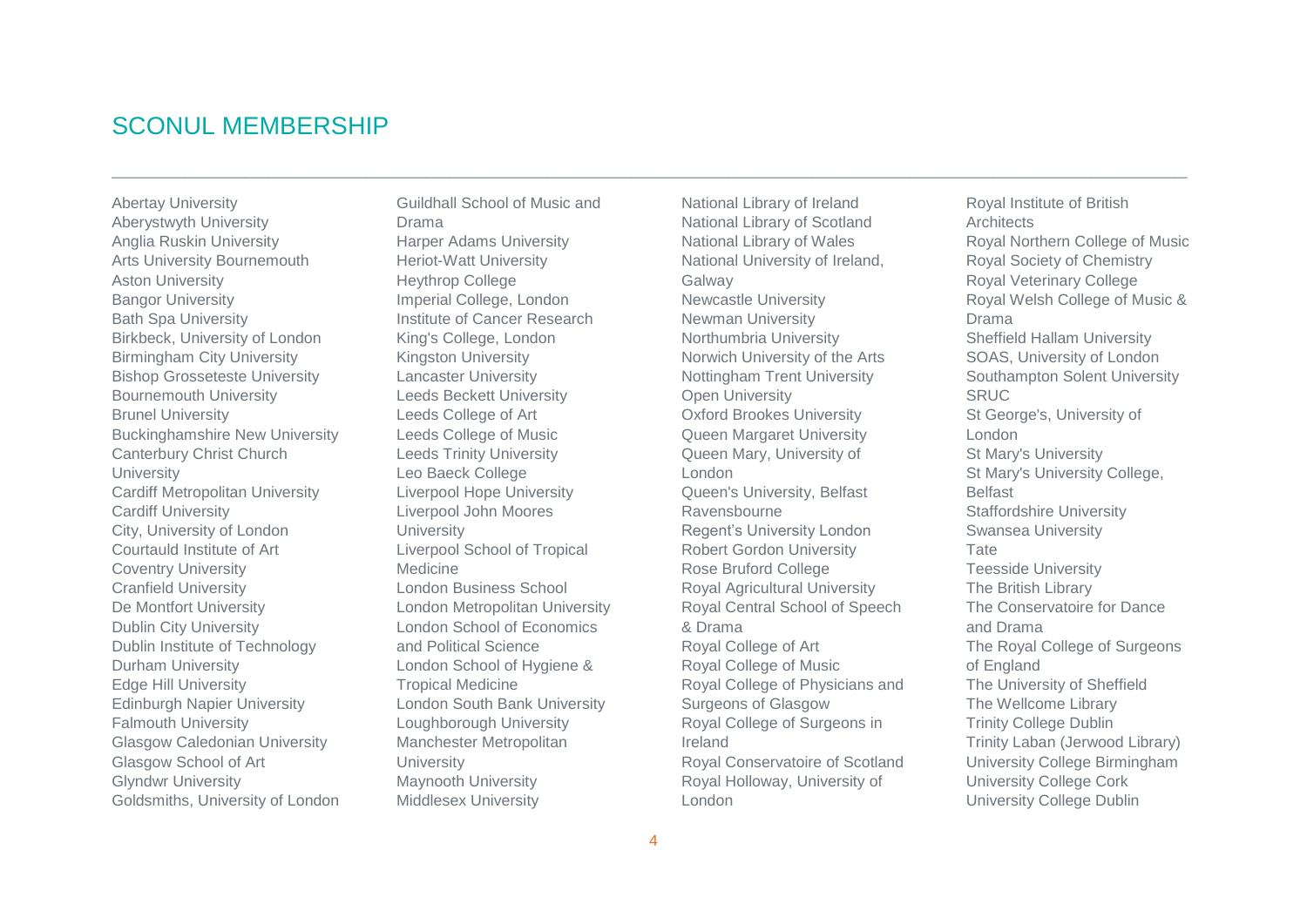## SCONUL MEMBERSHIP

University College London University for the Creative Arts University of Aberdeen University of Bath University of Bedfordshire University of Birmingham University of Bolton University of Bradford University of Brighton University of Bristol University of Buckingham University of Cambridge University of Central Lancashire University of Chester University of Chichester University of Cumbria University of Derby University of Dundee University of East Anglia University of East London

University of Edinburgh University of Essex University of Exeter University of Glasgow University of Gloucestershire University of Greenwich University of Hertfordshire University of Huddersfield University of Hull University of Keele University of Kent University of Leeds University of Leicester University of Limerick University of Lincoln University of Liverpool University of London, Senate House Libraries University of Manchester University of Northampton

University of Nottingham University of Oxford University of Plymouth University of Portsmouth University of Reading University of Roehampton University of Salford University of South Wales University of Southampton University of St Andrews University of St Mark and St John University of Stirling University of Strathclyde University of Suffolk University of Sunderland University of Surrey University of Sussex University of the Arts London University of the Highlands and Islands University of the West of England, Bristol University of the West of **Scotland** University of Ulster University of Wales Trinity Saint David University of Warwick University of West London University of Westminster University of Winchester University of Wolverhampton University of Worcester University of York Writtle College York St John University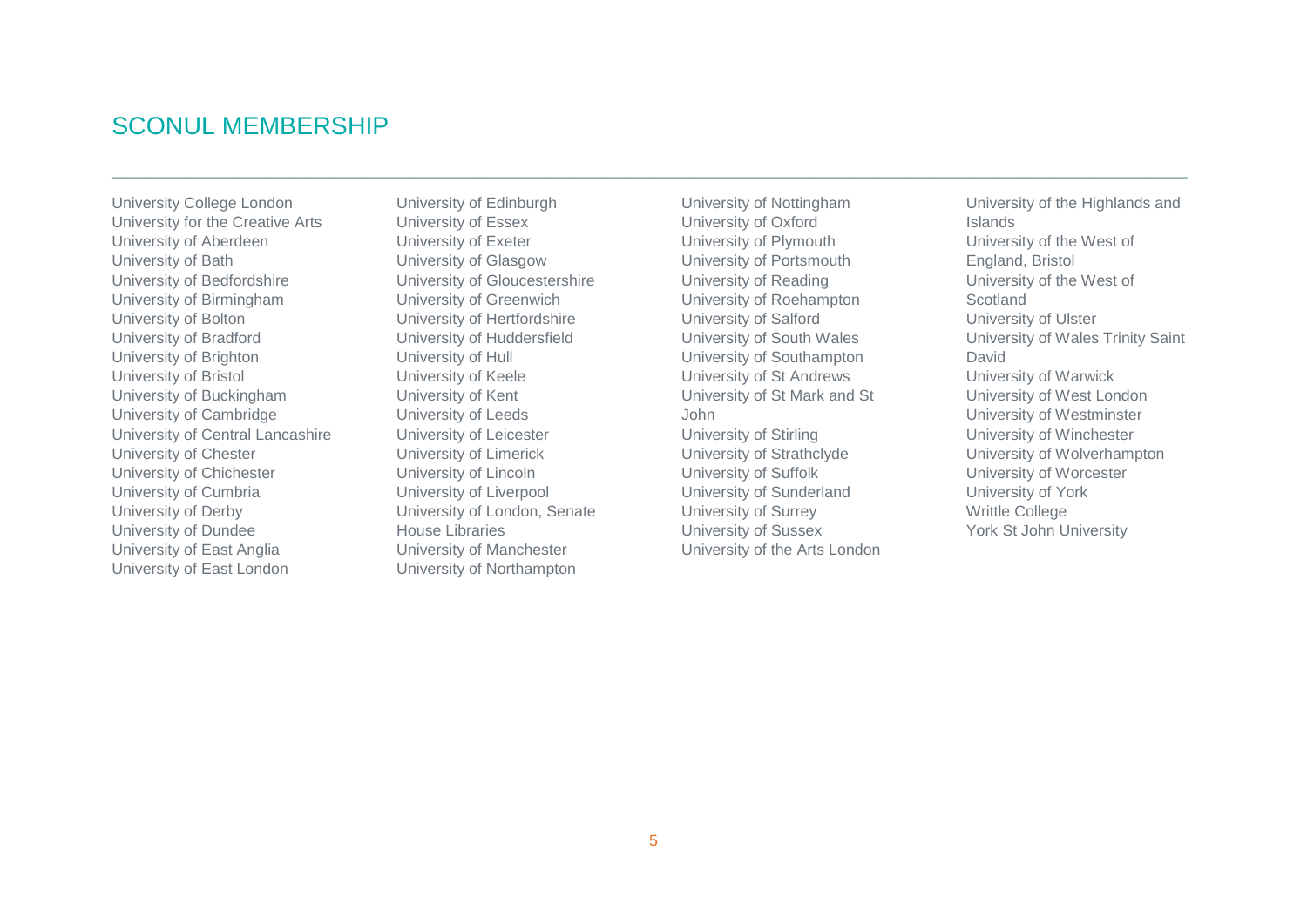# REPORT OF THE TRUSTEES

The trustees present their report and the audited financial statements for the year ended 31 December 2016. Reference and administrative information set out on page 3 forms part of this report. The financial statements comply with current statutory requirements, the memorandum and articles of association and the Statement of Recommended Practice - Accounting and Reporting by Charities (effective January 2015).

\_\_\_\_\_\_\_\_\_\_\_\_\_\_\_\_\_\_\_\_\_\_\_\_\_\_\_\_\_\_\_\_\_\_\_\_\_\_\_\_\_\_\_\_\_\_\_\_\_\_\_\_\_\_\_\_\_\_\_\_\_\_\_\_\_\_\_\_\_\_\_\_\_\_\_\_\_\_\_\_\_\_\_\_\_\_\_\_\_

As a charity, SCONUL has a set of core aims (our "charitable objects"). The Executive Board has referred to the Charity Commission's guidance on public benefit when reviewing SCONUL's aims and objectives and in planning future activities. Identifiable public benefits arose during 2016 from the work described below, highlights of which were:

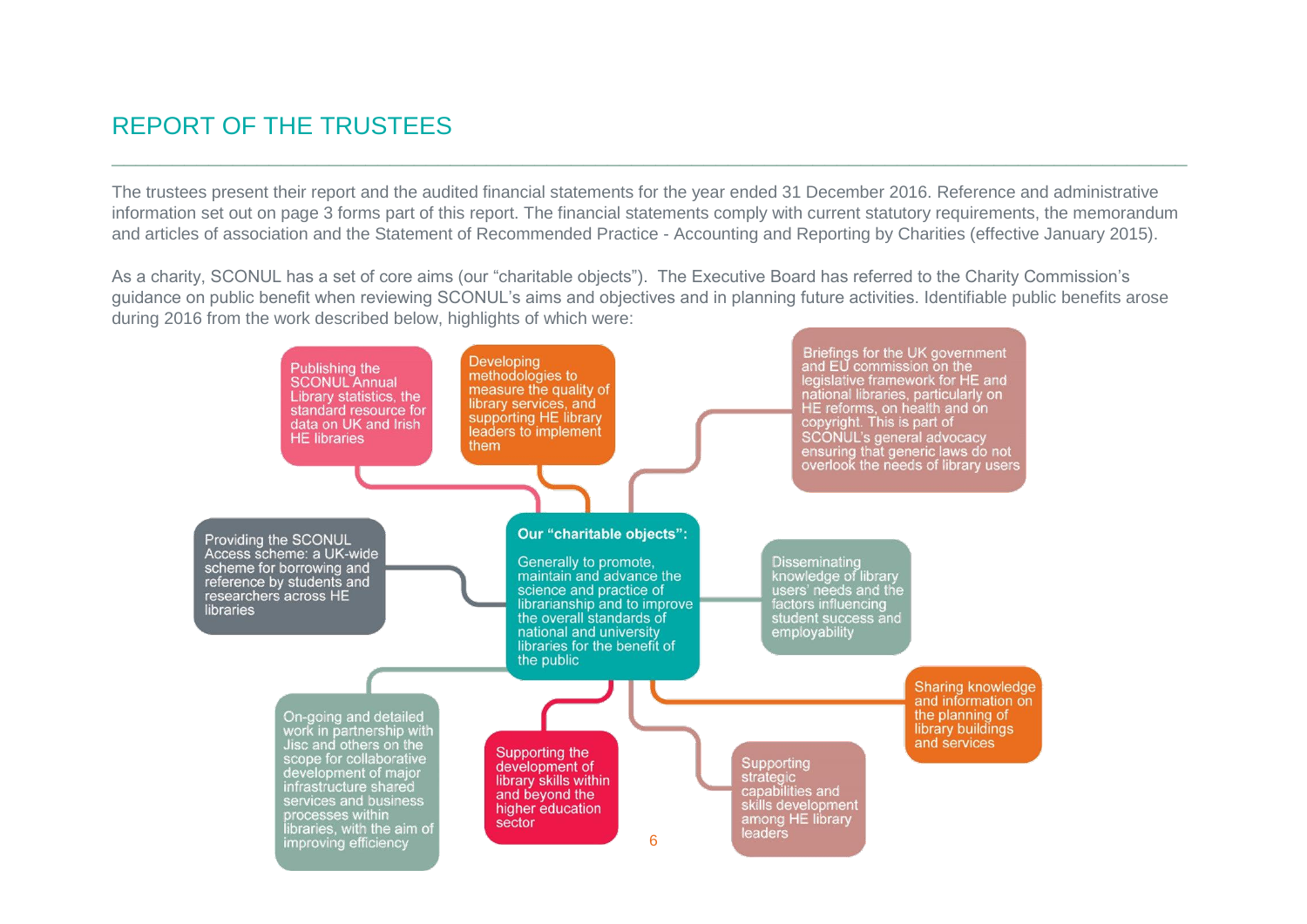# LEADERSHIP AND ADVOCACY

## HE reforms

The pace of change in Higher Education policy continued unabated in 2016 with the announcement of the Bell review into UK HE sector agencies in March, the publication of the Higher Education and Research Bill in May and further details of the working of the Teaching Excellence Framework (TEF).

#### In 2016 SCONUL

supported its members through the production of briefings on the proposed changes, and by holding a conference on the proposed TEF. We also responded on members' behalf to the technical consultation on the TEF, stressing the importance of high quality library provision to any assessment of teaching quality and as a

necessary requirement for any new HE providers.

In 2017, we will be providing members with an opportunity to hear HE leaders discuss how the regulatory and cultural changes will impact on institutions and their libraries at our annual summer conference. We will also be providing briefings on the changes and responding to forthcoming consultations, giving the sector a voice in the important debate about the quality of provision.

#### The cost of content

\_\_\_\_\_\_\_\_\_\_\_\_\_\_\_\_\_\_\_\_\_\_\_\_\_\_\_\_\_\_\_\_\_\_\_\_\_\_\_\_\_\_\_\_\_\_\_\_\_\_\_\_\_\_\_\_\_\_\_\_\_\_\_\_\_\_\_\_\_\_\_\_\_\_\_\_\_\_\_\_\_\_\_\_\_\_\_\_\_

Challenging publishing models which drive up the cost of journals and other content remains a central objective for SCONUL, and has been an important element of our work in 2016.

The pressure on library budgets from above-inflation price increases for journals has been exacerbated by the impact of Brexit. The fall in the value of the pound following the vote has added significantly to the cost of content for many member libraries where agreements are priced in euros or dollars.

SCONUL works closely with partners in this area and is an active member of the Jisc Collections Content Strategy

Group - the representative voice for institutions in Jisc Collections' negotiations with publishers.

The Executive Director has briefed journalists on the high cost of content and spoke at the UKSG Conference in March arguing for a new approach to content provision. During 2016 she and other SCONUL representatives worked closely with partners including Jisc Collections and RLUK on negotiations with Elsevier on behalf of the sector.

In 2017 our Content Group will continue this work, liaising closely with Jisc Collections on individual negotiations and engaging in the public debate on the high cost of content.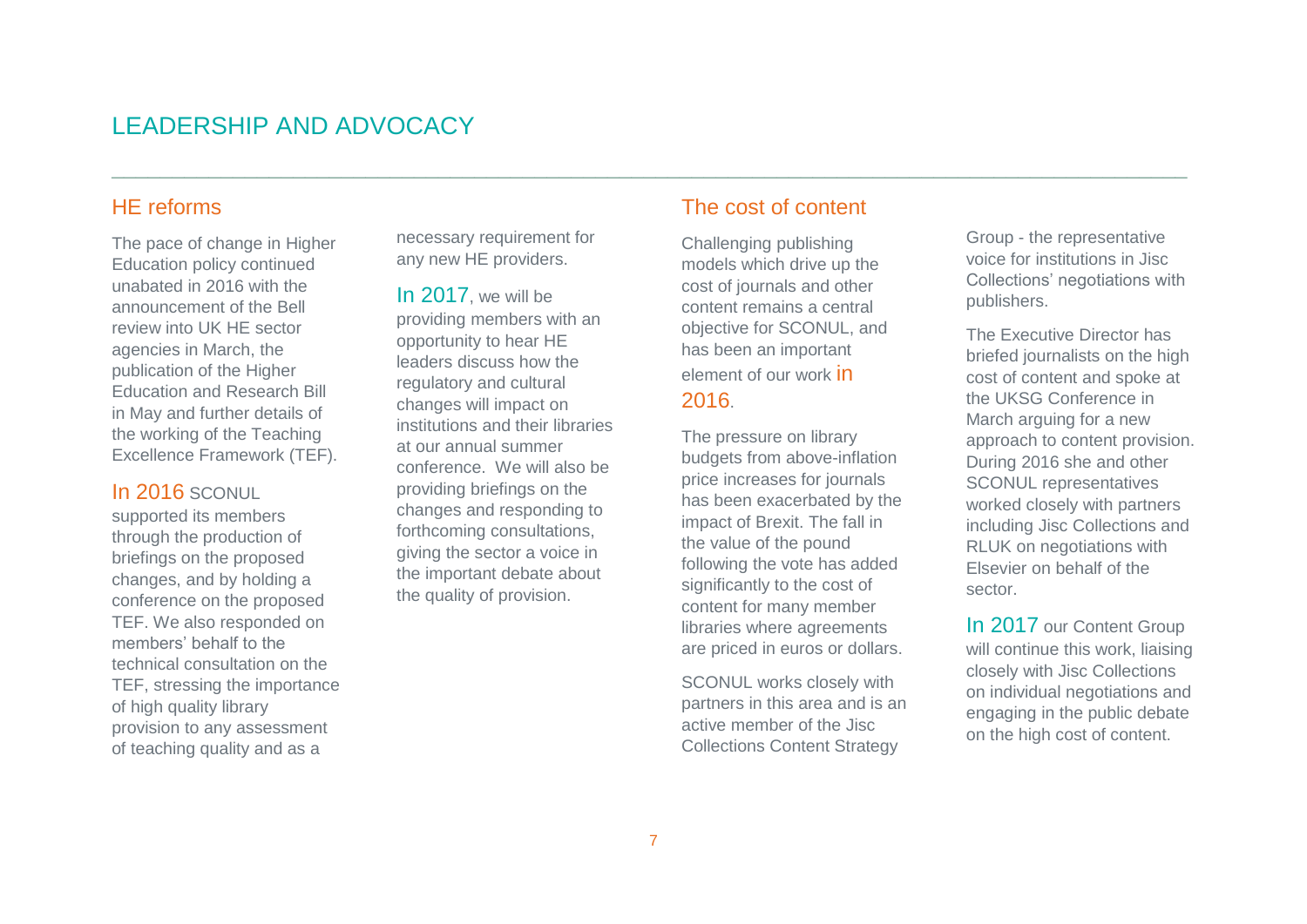# LEADERSHIP AND ADVOCACY

## **Scholarly** communications

SCONUL has a long-standing commitment to fostering open access to scholarly content, and in 2016, we worked closely with Jisc on the development of a set of services to support institutions in handling the complexities of OA related processes and payments. We also contributed to the review of OA policy by Professor Adam Tickell for the Minister of State for Universities and Science. Jo Johnson MP.

SCONUL is represented on the UUK Open Access Coordination group and on its sub-groups. In 2017 we will continue to work closely with partners on the systemic changes required to ensure that the UK gains maximum benefit from open access.

## Research data management

Supporting member libraries to contribute fully to research data management within their institutions has also been a significant element of our work in 2016.

SCONUL has been collaborating with Jisc, RLUK, RUGIT and UCISA on the "Research at Risk" programme to identify and develop the systems and infrastructure that institutions will need in order to maximise the benefits of research data to research and learning. Again, this work will continue in 2017.

# **Copyright**

\_\_\_\_\_\_\_\_\_\_\_\_\_\_\_\_\_\_\_\_\_\_\_\_\_\_\_\_\_\_\_\_\_\_\_\_\_\_\_\_\_\_\_\_\_\_\_\_\_\_\_\_\_\_\_\_\_\_\_\_\_\_\_\_\_\_\_\_\_\_\_\_\_\_\_\_\_\_\_\_\_\_\_\_\_\_\_\_\_

Copyright and intellectual property law remain issues of central importance for all libraries, and in 2016 SCONUL continued to engage with government and with its members on reform, largely through the umbrella groupings Copyright for Knowledge and the Libraries and Archives Copyright Alliance (LACA).

Our aim is to present a clear set of arguments for the benefits of greater openness in scholarly communications.

The SCONUL Copyright Group, made up of experts from among the SCONUL community, also provided briefings to members on developments. SCONUL has advocated for regulatory regimes for the UK and the EU which will allow data and

text mining in the interests of academic study. This has included writing to the relevant European Commissioners to make recommendations for change in this area.

We will continue to work closely and collaboratively with colleagues in the UK and beyond in 2017, and the SCONUL Copyright Group will continue to provide support to the community through briefings and training opportunities.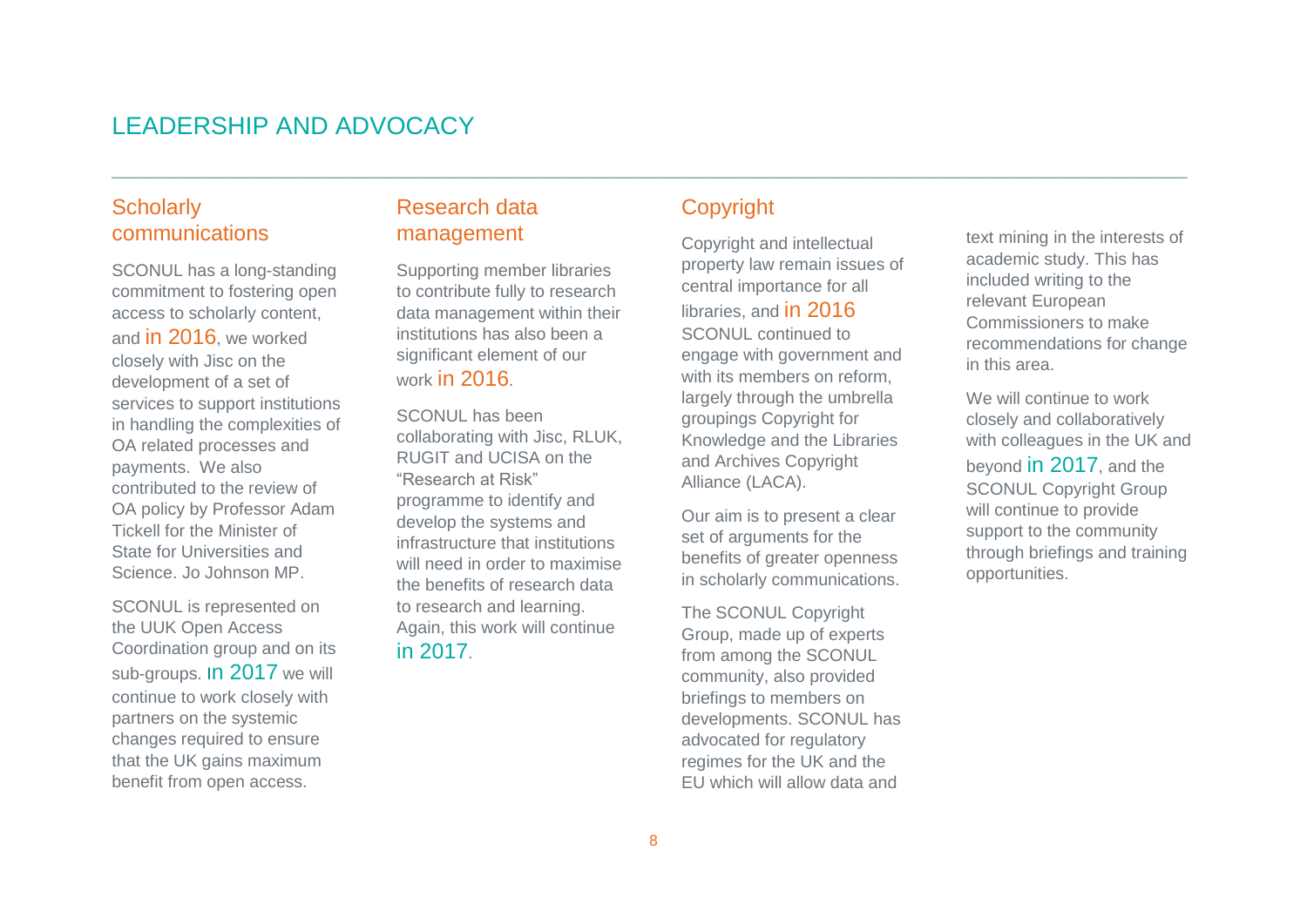# LEADERSHIP AND ADVOCACY

#### Health libraries

The Joint SCONUL/CILIP Health and Social Care Strategy Group has continued to monitor the development of structural changes in the English NHS and to lobby to ensure that they take proper account of the role and the importance of libraries in supporting health outcomes.

In 2016 this has involved making submissions to government, Health Education England and others, including on the Information Standard.

In 2017 we will continue our close partnership with health librarians from all areas and respond to any developments as they arise.

## Leadership support

\_\_\_\_\_\_\_\_\_\_\_\_\_\_\_\_\_\_\_\_\_\_\_\_\_\_\_\_\_\_\_\_\_\_\_\_\_\_\_\_\_\_\_\_\_\_\_\_\_\_\_\_\_\_\_\_\_\_\_\_\_\_\_\_\_\_\_\_\_\_\_\_\_\_\_\_\_\_\_\_\_\_\_\_\_\_\_\_\_

SCONUL actively supports the development of leadership within our own sector.

In 2016 the Leadership Task and Finish Group began its work developing a range of practical interventions to support staff in our member institutions in their leadership development. This has included commissioning research into HE leaders' views of librarians, working on the development of a SCONUL mentoring scheme and developing practical partnerships with other professional associations. We have also continued to work with the Leadership Foundation for Higher

Education in the development of its Future Professional Directors Programme and with the HEA to support our members seeking fellowship. We continue to facilitate the creation of new informal networking and support groups for new library directors and for deputy directors of services.

In  $2017$  we will be publishing the results of a suite of projects and introducing some new services for SCONUL members.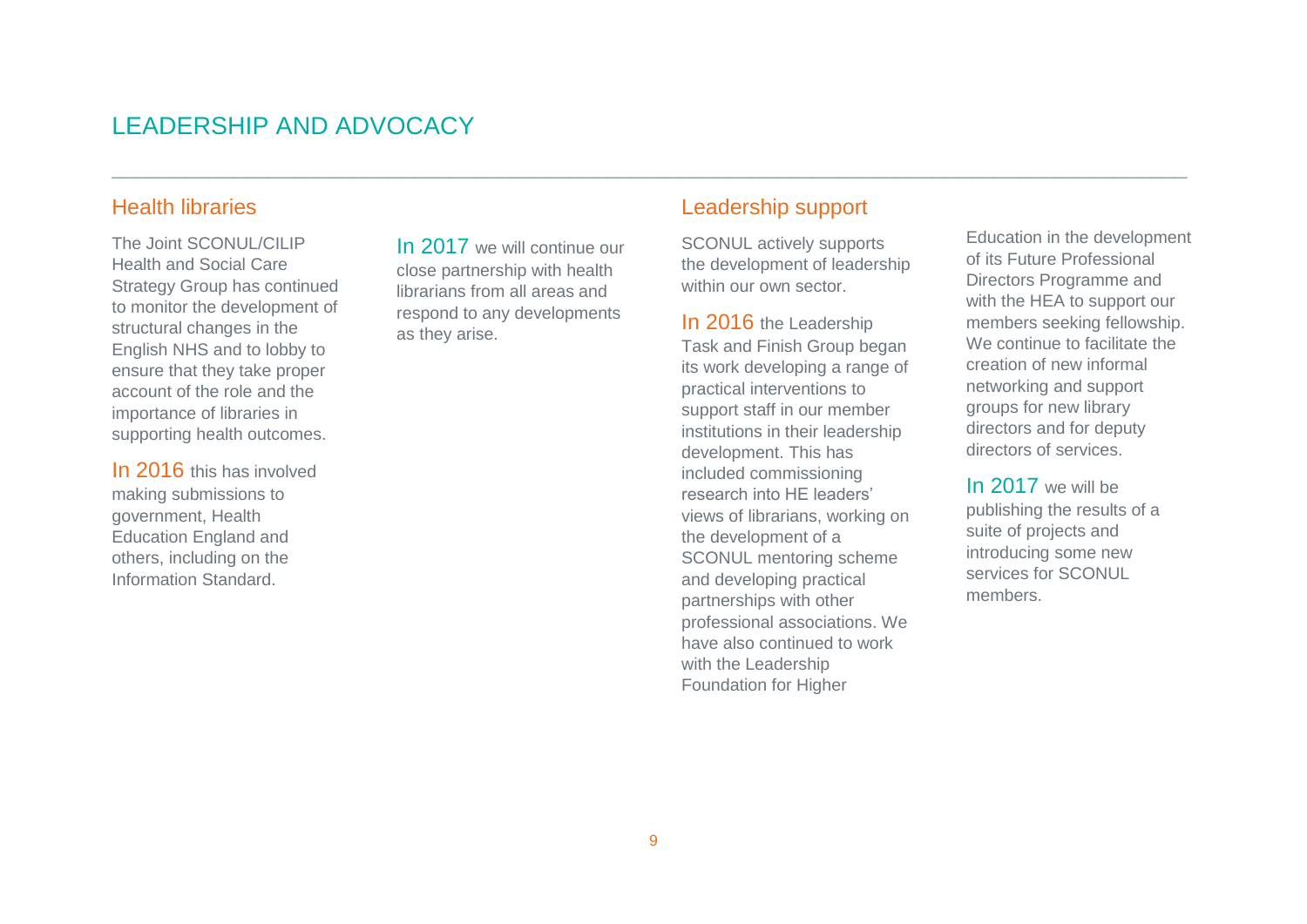# PROMOTING GOOD PRACTICE AND COLLABORATION

## Future of library services

Our events programme provides opportunities for members to meet one another and to hear presentations and take part in discussions on issues common to academic libraries.

In 2016 SCONULL's summer conference explored the drivers for change over the coming decade, looking particularly at the impact of data driven services and new forms of collaboration. These themes are also explored by SCONUL's Collaboration and Transformation Strategy Groups.

#### In 2017 we will be

publishing new work in this area, including looking at the impact on libraries of the future balance between print and digital provision.

### Benchmarking and trend analysis

Our statistics are an important benchmarking tool for libraries in their quest to understand and demonstrate their value and impact and improve their services.

In 2016 we produced an analysis of developing trends in the use of library space and practice over the preceding decade.

In 2017 we will produce a similar analysis document, looking this time at trends in staffing at libraries across the SCONUL membership.

### Space and design

\_\_\_\_\_\_\_\_\_\_\_\_\_\_\_\_\_\_\_\_\_\_\_\_\_\_\_\_\_\_\_\_\_\_\_\_\_\_\_\_\_\_\_\_\_\_\_\_\_\_\_\_\_\_\_\_\_\_\_\_\_\_\_\_\_\_\_\_\_\_\_\_\_\_\_\_\_\_\_\_\_\_\_\_\_\_\_\_\_

We share good practice on space planning through members' contributions to the Designing Libraries website. which provides detailed factual information to help anyone involved in planning new buildings or library refurbishments. We are represented on the Advisory Board of the Community Interest Company overseeing the running of the site.

In 2016 we held our a triennial Library Design Awards including hosting a design showcase, allowing members to learn from each other's excellent practice.

In  $2017$  we will be considering the implications for library space planning of long term trends in the balance between physical and digital collections.

#### **Employability**

Libraries contribution to teaching and learning, and to the research function within their institutions is well understood, but our contribution to student employability is a relatively new area for research.

In 2016 SCONUL provided members with a set of case studies on this important area to inform the development of their services and provide an analysis of the relationships between employability and information literacy.

In 2017, this work will be taken forward by the Transformation Strategy Group.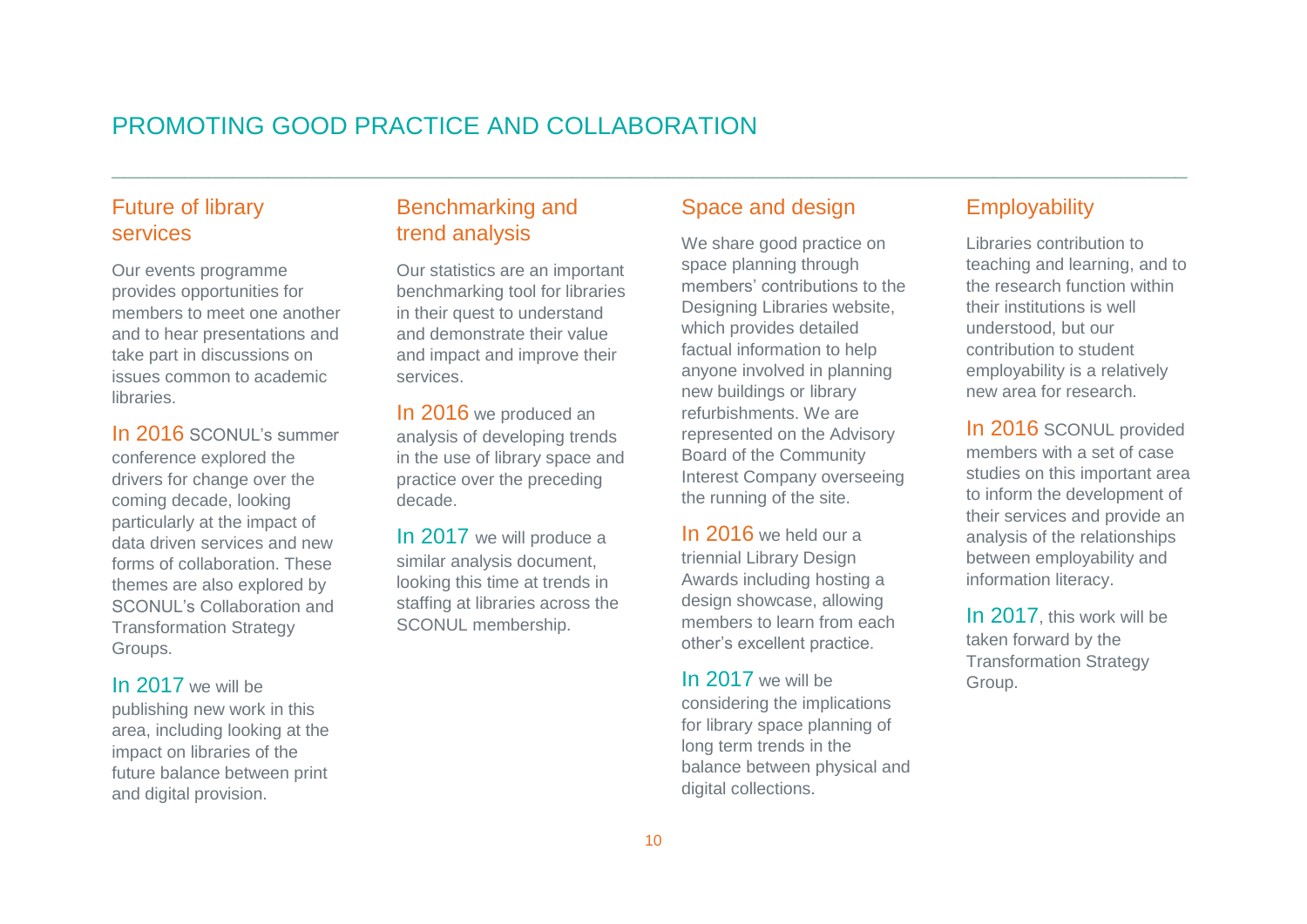# PROMOTING GOOD PRACTICE AND COLLABORATION

#### Shared services

SCONUL continues to be heavily involved in the shared services arena and works closely with Jisc to identify and scope new services through our Collaboration Strategy Group and other working groups.

We provide governance and advice on the development of existing areas of work as well as making recommendations for future initiatives.

For example, in 2016, SCONUL worked closely with Jisc on the development of proposals for the National Bibliographic Knowledgebase, on the Research at Risk project, and on their suite of OA support services.

We also followed up our shared services symposium with the development of a

shared services toolkit, authored by Richard Parsons from the University of Dundee. This provides a mechanism for libraries to consider criteria for success for shared services projects.

In 2017 we will continue to work with HEFCE on the development of the toolkit, and take forward our plans for a National Digital Library for the UK HE as a strategic intervention into the discussion about the future needs of the sector and the development of existing and new services.

## Monographs

\_\_\_\_\_\_\_\_\_\_\_\_\_\_\_\_\_\_\_\_\_\_\_\_\_\_\_\_\_\_\_\_\_\_\_\_\_\_\_\_\_\_\_\_\_\_\_\_\_\_\_\_\_\_\_\_\_\_\_\_\_\_\_\_\_\_\_\_\_\_\_\_\_\_\_\_\_\_\_\_\_\_\_\_\_\_\_\_\_

SCONUL has continued to work with partners on the HEFCE-funded UK Research Reserve (UKRR) project as it moved into its next phase. **In** 2016 SCONUL joined forces with RLUK and others to fund a feasibility study into successor services.

In 2017, we will be working closely with RLUK, Jisc and other partners on this and other relevant projects including the National Bibliographic Knowledgebase.

## **EThOS**

SCONUL continues to support the development of EThOS (Electronic Theses Online Service) which delivers a 'single point of access' where researchers the world over can access theses produced by UK doctoral students

The Executive Director is a member of the EThOS Advisory Board and helps shape the development of the service to meet the needs of the UK higher education library community.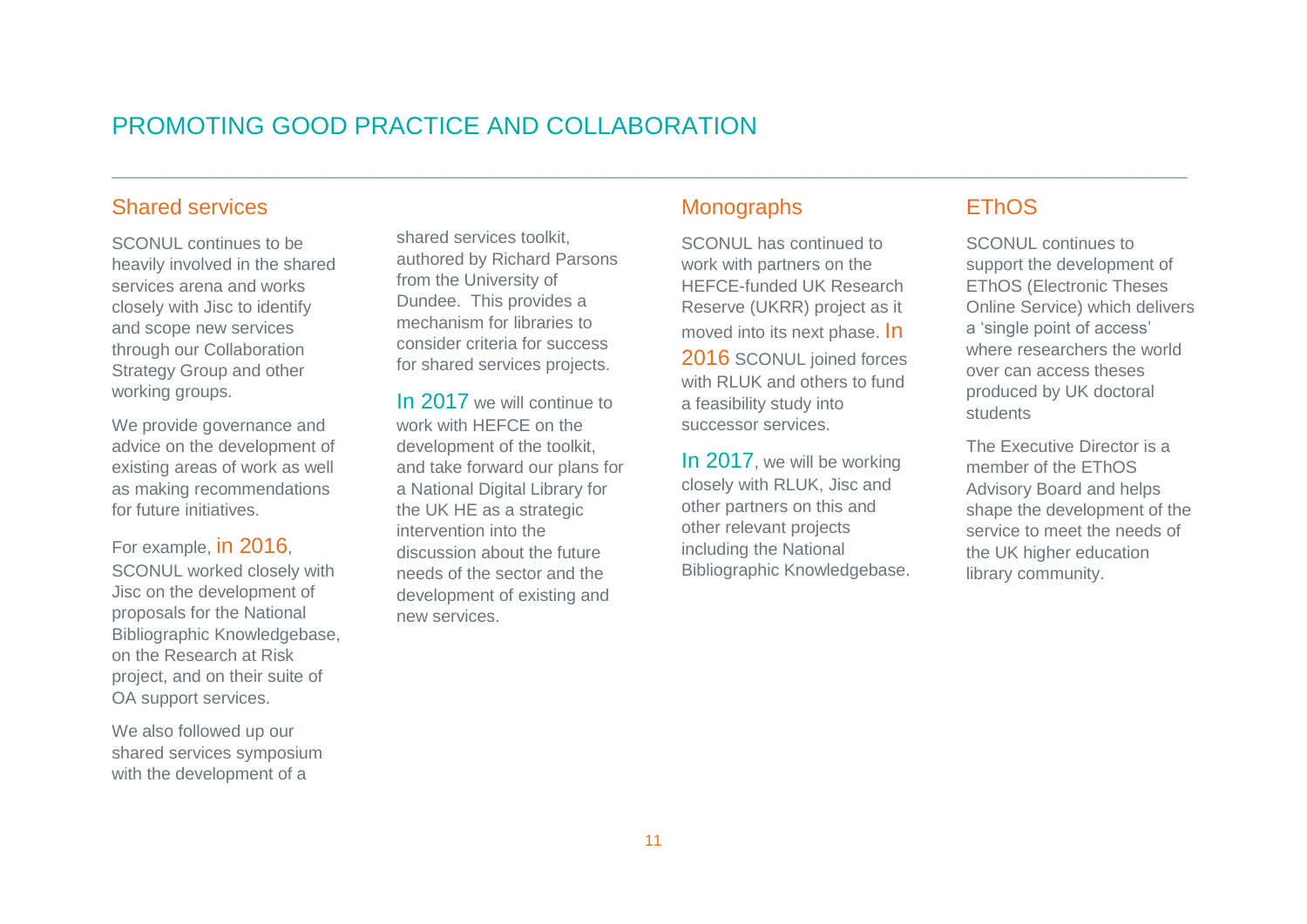# SCONUL's partner organisations

Our partner organisations during 2016 included:

- Amosshe, the Student Services Organisation
- Association for Research Managers and Administrators (ARMA)
- The British Library
- **•** British Universities Finance Directors Group (BUFDG)
- Chartered Institute of Library and Information Professionals (CILIP)
- **•** Consortium of National and University Libraries (CONUL), Ireland
- COUNTER
- EThOS, the e-theses online service
- European Bureau of Library, Information and Documentation Associations (EBLIDA)
- **Higher Education** Academy (HEA)
- Higher Education Statistics Agency (HESA)
- **Higher Education** Funding Council for England (HEFCE)
- International Federation of Library Associations (ILFA)
- Jisc
- Jisc Collections

• Knowledge Quarter

- The Libraries and Archives Copyright Alliance (LACA)
- Leadership Foundation for Higher Education
- The M25 Consortium of Academic Libraries
- The Mercian **Collaboration**
- The Northern Collaboration
- North West Academic Libraries
- OCLC
- Research Councils UK (RCUK)
- Research Libraries UK (RLUK)
- **Russell Universities** Group of IT Directors (RUGIT)
- Scottish Confederation of University and Research Libraries (SCURL)
- **Southern Universities** Purchasing Consortium (SUPC)
- Universities and Colleges Information Systems Association (UCISA)
- UK Research Reserve (UKRR)
- Universities UK (UUK)
- Wales HE Libraries Forum (WHELF)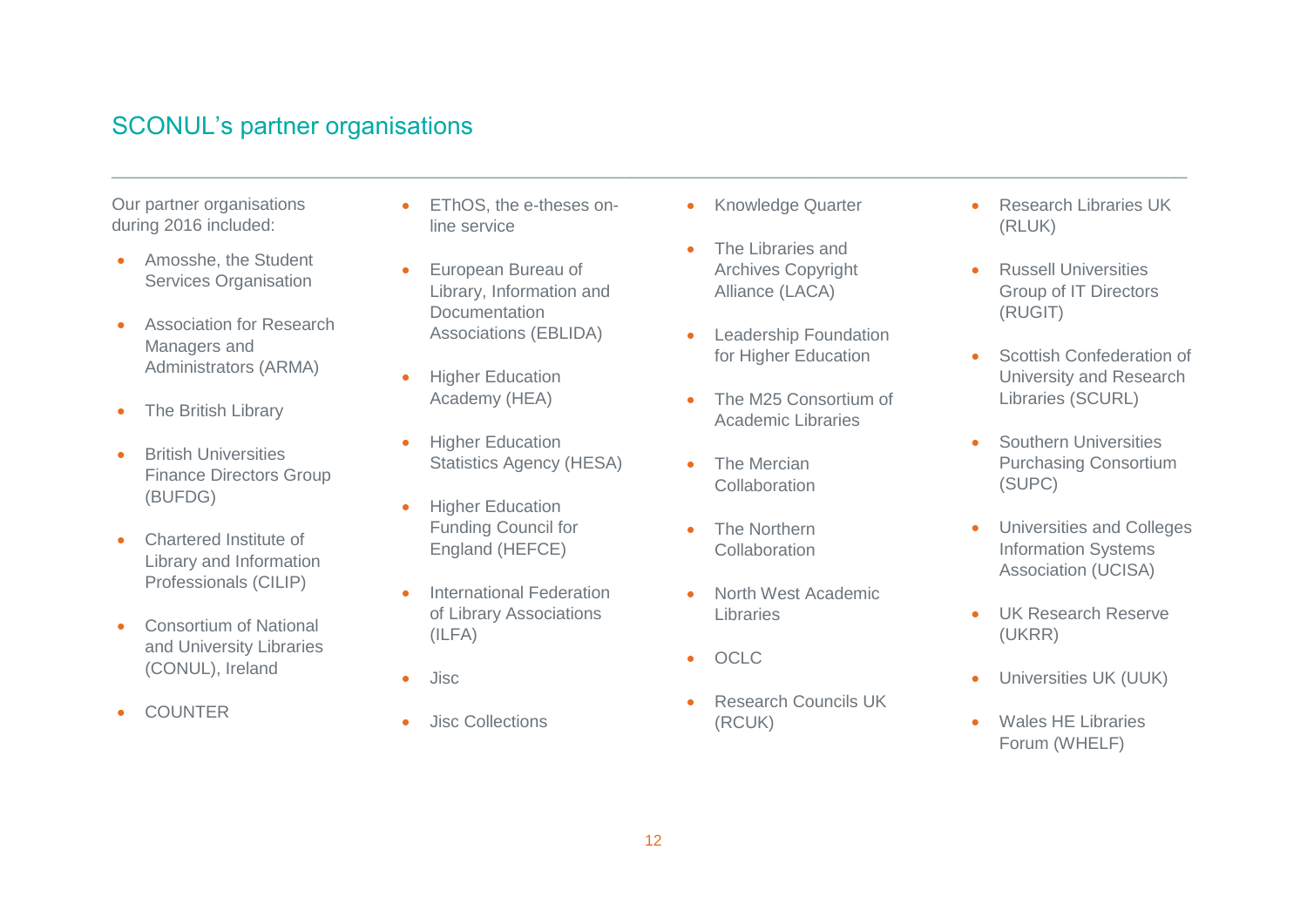# MEMBER SERVICES

## The SCONUL statistics

Production of statistics on library activities is a core SCONUL service, allowing members to benchmark their service against that of their peers, and providing a detailed picture of library activity across the UK and Ireland. The statistics are a unique resource and have an important role in ensuring efficiency in the sector. In 2016 153 institutions included their statistics, with 126 submitting the strategic planning subset of data released early in time for the budget planning round.

\_\_\_\_\_\_\_\_\_\_\_\_\_\_\_\_\_\_\_\_\_\_\_\_\_\_\_\_\_\_\_\_\_\_\_\_\_\_\_\_\_

During 2016, the statistics were also used by Jisc to inform its negotiations with journal and e-book publishers.

2016 was the second year SCONUL published a slimmed down set of statistics, following a fundamental review carried out in 2014. This removed those which were no longer widely used and tightened up definitions to ensure comparability. The number of institutions contributing has continued to rise, particularly those contributing to the Strategic Planning Set of data - the number of participating institutions has risen by 10% since 2014.

## The SCONUL Access Scheme

The Access Scheme is an important enabler for students and researchers at UK universities to pursue their studies and research objectives. In essence it allows users of one member institution to use the libraries of another. 173 libraries were a part of the scheme in 2016 (up three from the previous year), welcoming over 50,000 users. They loaned at least 94,000 unique items to staff, research students, post-graduates, part-time students and distance learning students.

\_\_\_\_\_\_\_\_\_\_\_\_\_\_\_\_\_\_\_\_\_\_\_\_\_\_\_\_\_\_\_\_\_\_\_\_\_

## **The Virtual Enquiry Service**

Members can now join the SCONUL virtual out-of-hours enquiry service, based on the OCLC QuestionPoint service. This provides cover when the library is not staffed, allowing libraries to ensure that their users can have access to an enquiry service 24 hours a day, 365 days a year. 44 member institutions had joined the scheme at the end of 2016.

\_\_\_\_\_\_\_\_\_\_\_\_\_\_\_\_\_\_\_\_\_\_\_\_\_\_\_\_\_\_\_\_\_\_\_\_\_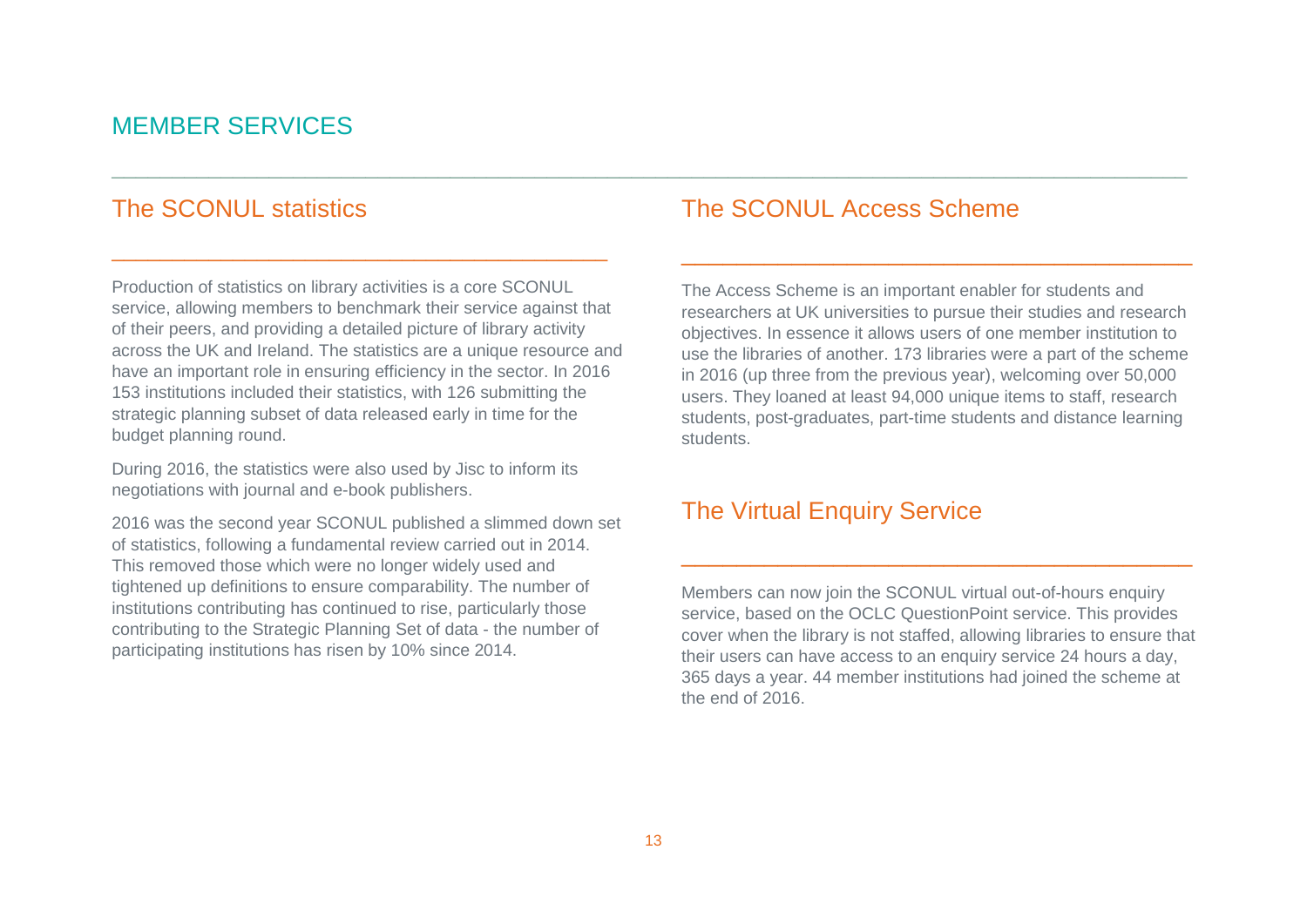# MEMBER SERVICES

## Information sharing

SCONUL facilitates information sharing between members in a variety of ways, including through our monthly newsletter and our triannual practitioner journal, SCONUL Focus. 2016 was the first year that Focus was exclusively online, ensuring that content could be distributed in a timely and cost effective way to members. We also use our mailing lists and the SCONUL website to distribute information about sector developments to members.

\_\_\_\_\_\_\_\_\_\_\_\_\_\_\_\_\_\_\_\_\_\_\_\_\_\_\_\_\_\_\_\_\_\_\_\_\_\_\_\_\_\_

During 2016 SCONUL also produced briefings for members on key issues for academic libraries, including the role of libraries in fostering student employability; learning spaces; policy developments including the Higher Education and Research Bill; the Teaching Excellence Framework and the Nurse Review.

### Supporting member consortia

Since 2013 SCONUL has been providing support for other library consortia whose members are also members of SCONUL. This support is provided at cost, and allows our partner consortia to concentrate on projects, research and services for their members while SCONUL takes on some of their administrative burden.

\_\_\_\_\_\_\_\_\_\_\_\_\_\_\_\_\_\_\_\_\_\_\_\_\_\_\_\_\_\_\_\_\_\_\_\_\_\_\_\_\_\_

During 2016, SCONUL continued to provide support to the Northern Collaboration consortium, the Mercian Collaboration (a consortium of academic libraries operating in the Midlands), and for North West Academic Libraries (NoWAL).

The Northern Collaboration is a group of higher education libraries in the North of England. The group aims to provide a framework within which libraries can work together to improve the quality of services, to be more efficient, and to explore new business models.

The Mercian Collaboration is a professional network formed from SCONUL higher education libraries in the East and West Midlands of England. It provides a space to work together to explore training and development and to seek efficiencies on behalf of member institutions and the wider community.

NoWAL's mission is to widen access to library resources and improve learning and information support services through innovation, influence and partnership.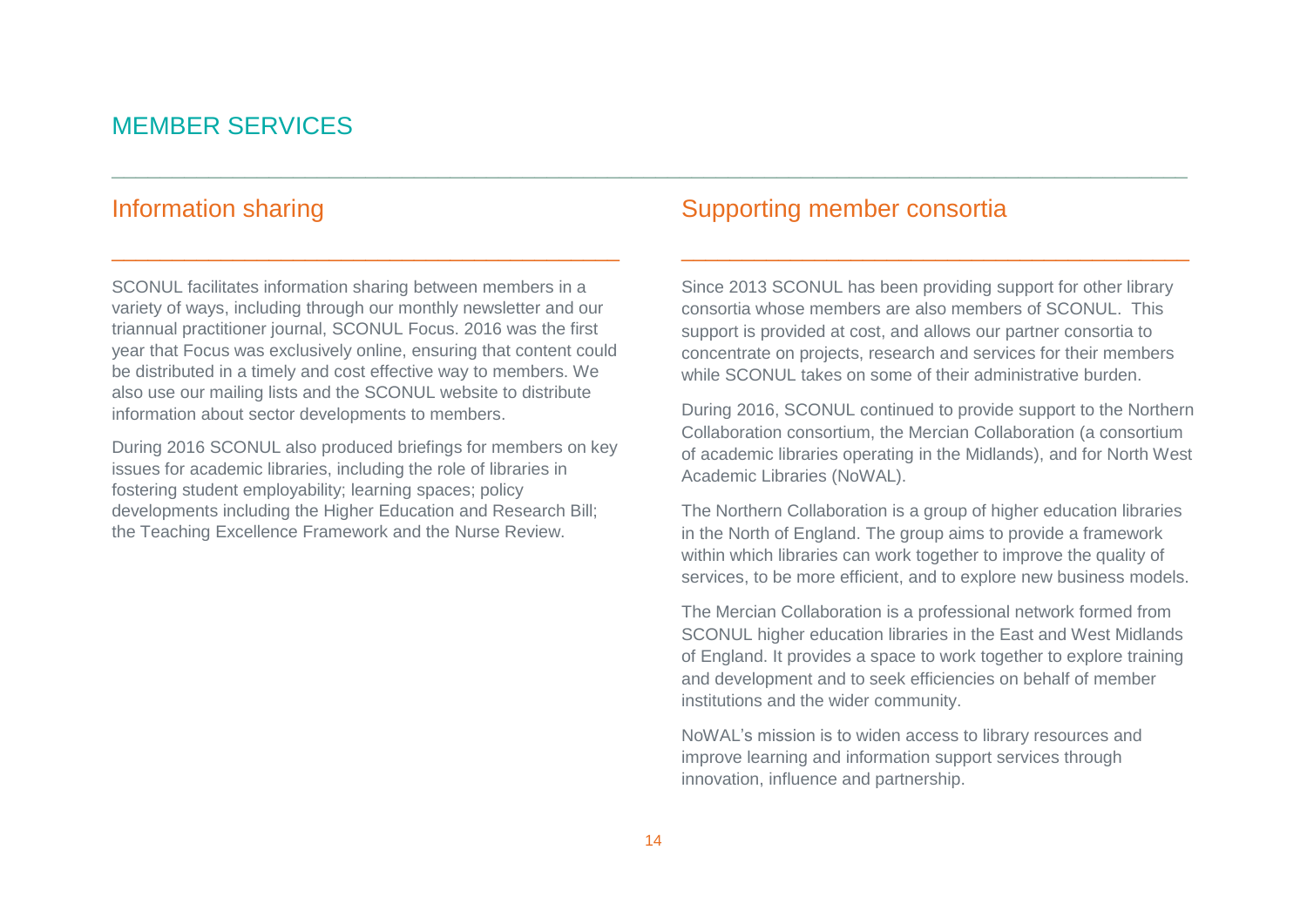# STRUCTURE, GOVERNANCE AND MANAGEMENT

#### Governance

SCONUL is a company limited by guarantee which has been given a licence to omit the word 'limited' by the Secretary of State for Business, Innovation and Skills.

SCONUL is governed by its Memorandum and Articles of Association which are available on the SCONUL website:

https://www.sconul.ac.uk/sites /default/files/documents/Articl esofAssociation.pdf

These governing documents were incorporated on 13 July 1979 and last amended by Special Resolution on 3 July 2015.

## SCONUL's members

SCONUL's members are the universities and national libraries of the United Kingdom and Ireland, together with most other UK institutions of higher education and institutions with collections of national significance. Members are listed on page 4 of this report.

Each member of SCONUL appoints a representative, usually the director of its library service or equivalent.

## The role of the representatives

\_\_\_\_\_\_\_\_\_\_\_\_\_\_\_\_\_\_\_\_\_\_\_\_\_\_\_\_\_\_\_\_\_\_\_\_\_\_\_\_\_\_\_\_\_\_\_\_\_\_\_\_\_\_\_\_\_\_\_\_\_\_\_\_\_\_\_\_\_\_\_\_\_\_\_\_\_\_\_\_\_\_\_\_\_\_\_\_\_

Representatives have an important role to play in SCONUL as the voice of their institution, influencing SCONUL's priorities and objectives. Their contributions to the Board, to SCONUL's Strategy Groups and in representing the community on a wide range of working groups are critical to SCONUL's success.

Representatives have a formal role at the SCONUL Annual General Meeting in overseeing the governance of the organisation and helping to set SCONUL's strategy to meet its core charitable objective (see page 6).

#### Our trustees

Fifteen Executive Board members (see page 3) constitute the Company's Board and are the Charity's trustees, each of whom, in formal terms, is a Director of the Company.

Until June, twelve of the fifteen were elected and three were co-opted from partner organisations. A further member, Caroline Taylor, was co-opted in August following Oliver Pritchard's resignation. Elected members serve for a maximum of three years.

New trustees are provided with briefings on the working of the charity and their obligations under Charity and Company law. Training in good practice and the responsibilities of trustees is provided, most recently in September 2016.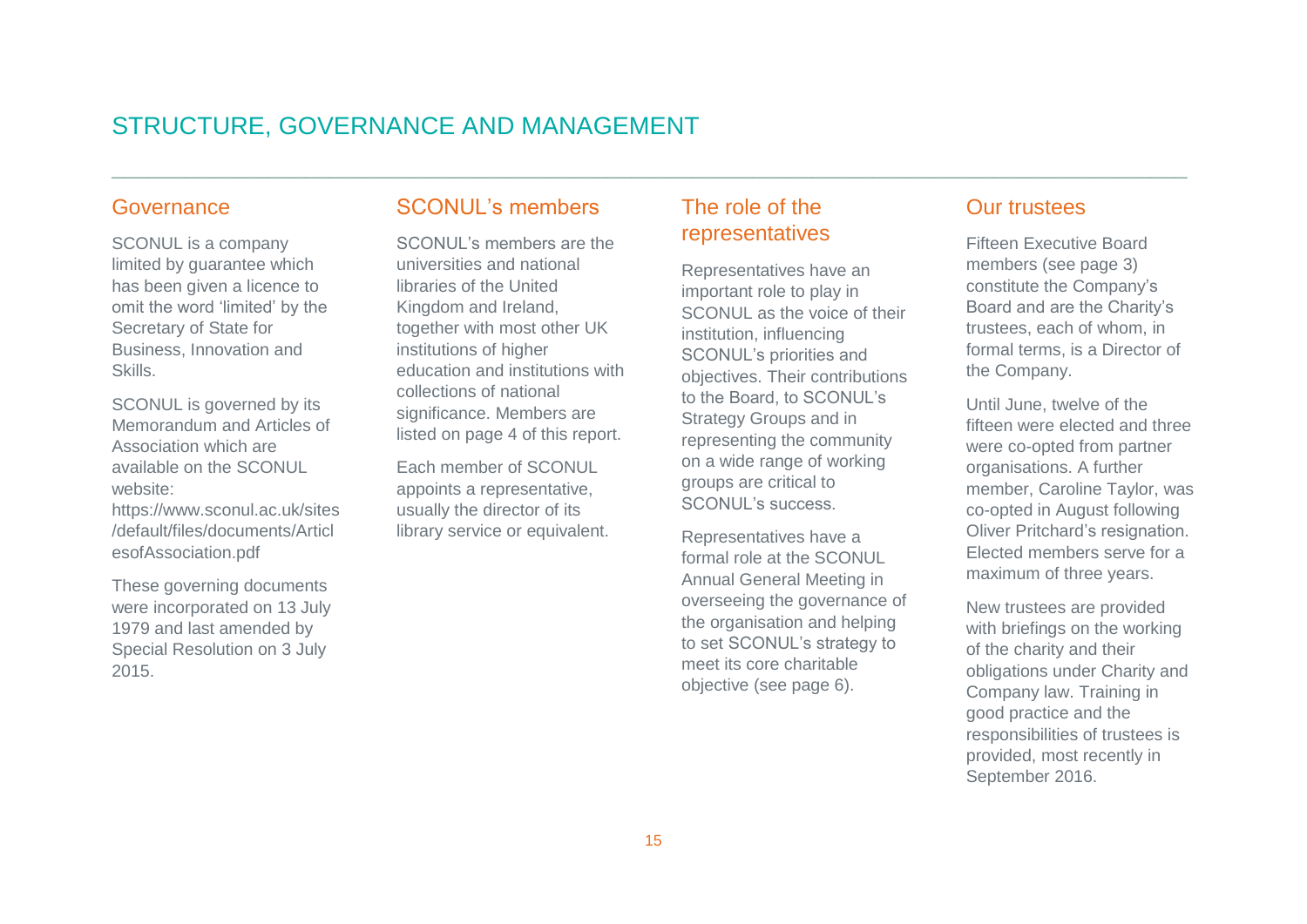# STRUCTURE, GOVERNANCE AND MANAGEMENT contd.

## Executive Board

The Executive Board meets four times a year and oversees all issues relating to the charity's finances and its work for members and the public, including taking decisions on behalf of members. Where major changes to the way that SCONUL works are proposed, these are

presented to members to vote on at the AGM.

The SCONUL Board also:

- **•** guides and supervises the office staff who are led by the Executive **Director**
- oversees the work of the SCONUL Strategy

Groups and other working groups. This includes agreeing their terms of reference and considering significant proposals for activities and spending

• approves the annual budget at each AGM, and proposes the subscriptions to be

levied for the following year

• regularly reviews the organisation's risk register and takes measures to ameliorate those risks.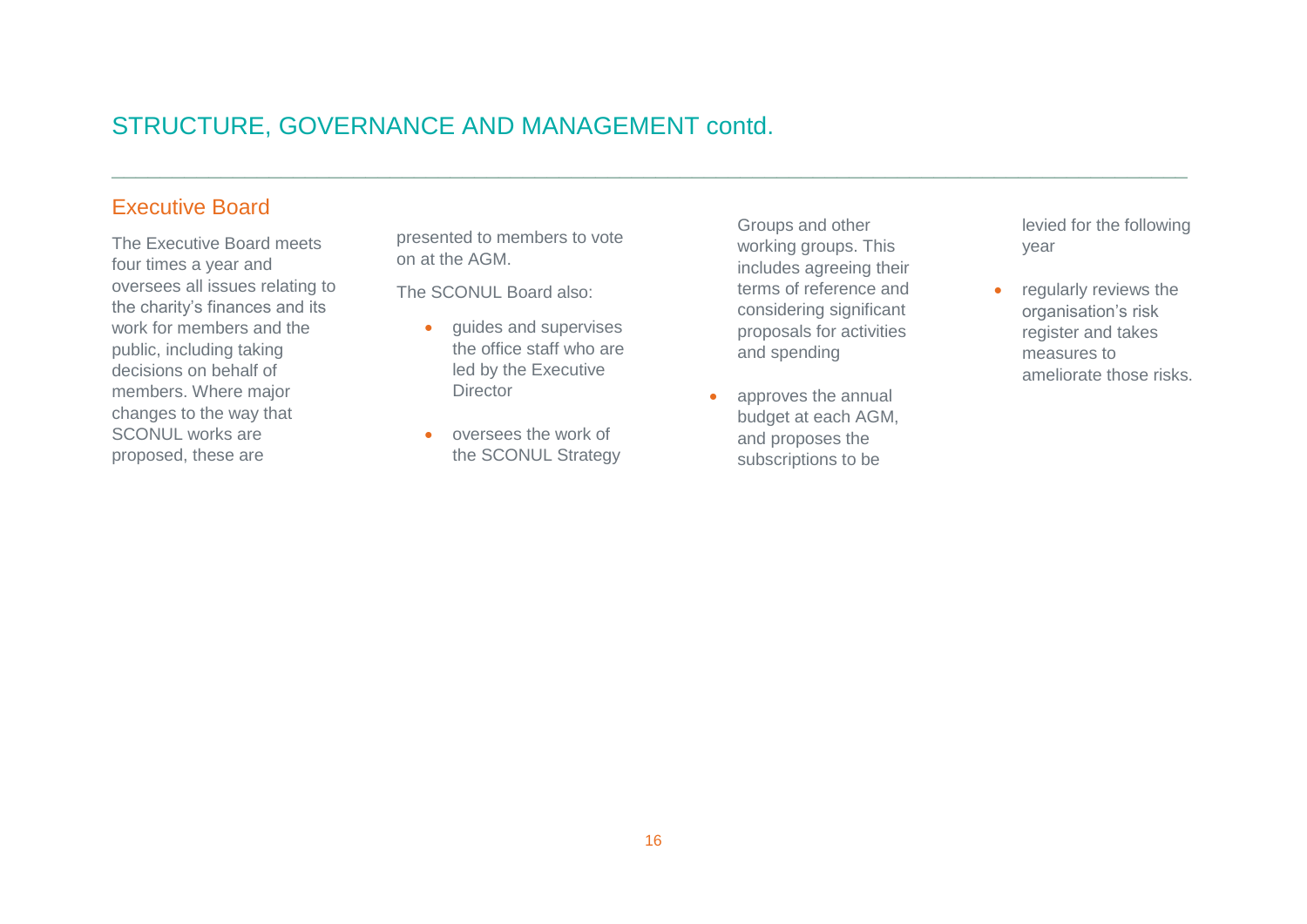#### RESPONSIBILITIES OF TRUSTEES

Trustees are required to prepare financial statements for each financial year, which give a true and fair view of the state of affairs of the charitable company and the incoming resources and application of resources, including the net income or expenditure, of the charitable company for the year. In preparing those financial statements the trustees are required to:

- select suitable accounting policies and then apply them consistently
- observe the methods and principles in the applicable Charities **SORP**
- make judgements and estimates that are reasonable and prudent
- state whether applicable accounting standards and statements of recommended practice have been followed, subject to any material departures disclosed and explained in the financial statements, and
- prepare the financial statements on the going concern basis unless it is inappropriate to presume that the charity will continue in operation.

The trustees are responsible for keeping proper accounting records which disclose with reasonable accuracy at any time the financial position of the charity and which enable them to ensure that the financial statements comply with the Companies Act 2006.

The trustees are responsible for the maintenance and

integrity of the corporate financial information included on the charity's website. Legislation in the United Kingdom governing the preparation and dissemination of financial statements may differ from legislation in other jurisdictions.

The trustees are also responsible for safeguarding the assets of the charity and hence for taking reasonable steps for the prevention and detection of fraud and other irregularities. The trustees confirm that to the best of their knowledge there is no information relevant to the audit of which the auditors are unaware.

The trustees also confirm that they have taken all necessary steps to ensure that they themselves are aware of all relevant audit information and that this information has been communicated to the auditors. Members of the charity guarantee to contribute an amount not exceeding £1 to the assets of the charity in the event of winding up. The total number of such guarantees at 31 December 2016 was 15.

The trustees are members of the charity but this entitles them only to voting rights. The trustees have no beneficial interest in the charity.

#### Auditors

Godfrey Wilson Ltd were appointed as the charitable company's auditors during the year and have expressed their willingness to act in that capacity.

Approved by the trustees on 6 June 2017 and signed on their behalf by

Mark Toole Chair of SCONUL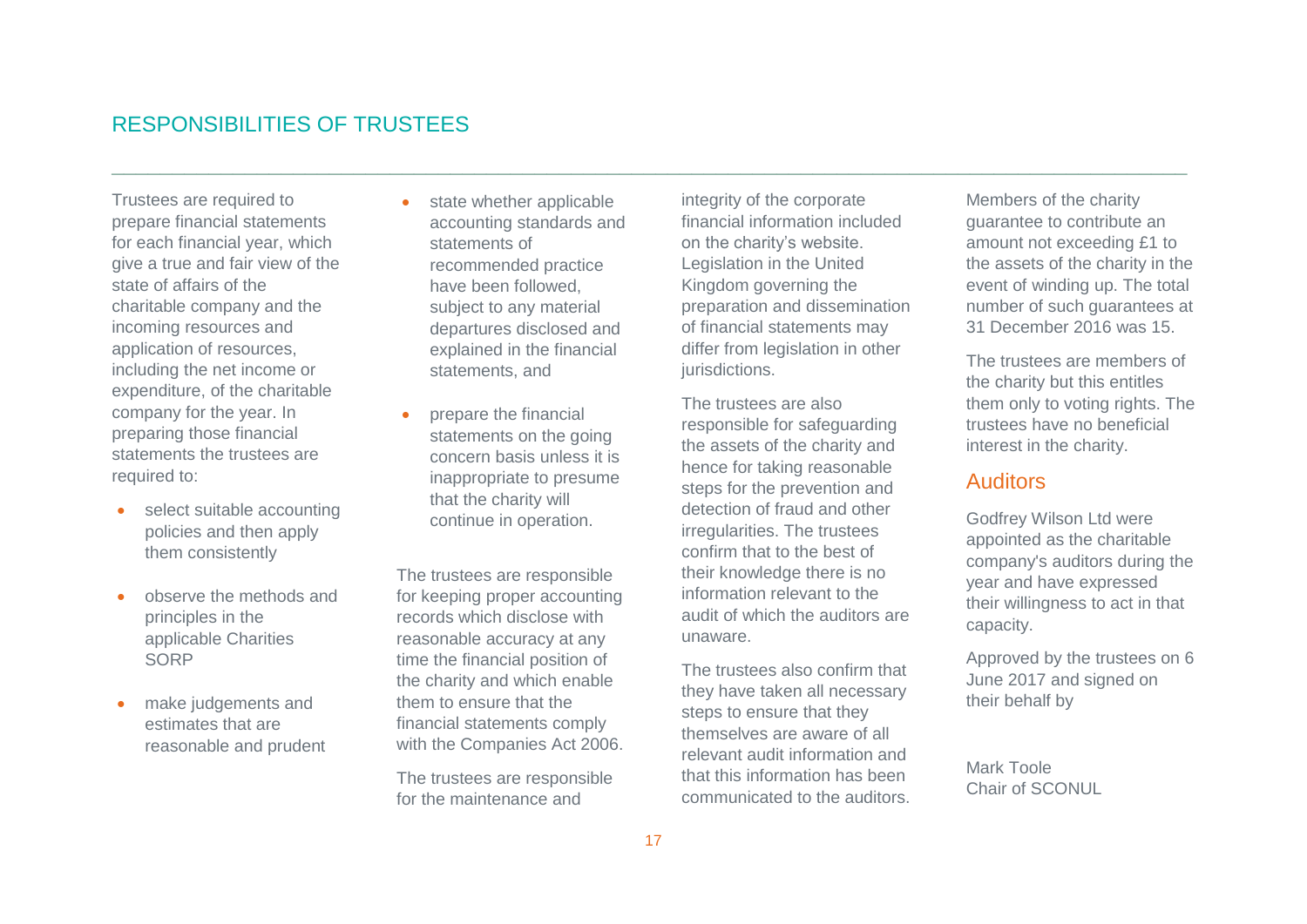## FINANCIAL REVIEW

#### Introduction

The results for the year to 31 December 2016 are set out in the Statement of Financial Activities. The Charity's fund balances and the net assets that constitute them are set out in the Balance Sheet.

Overall total income was as anticipated. Subscription income was broadly level with increases limited to 0.1% to reflect inflation.

A satisfactory balance between day-to-day and longer-term holdings of funds has been adopted, as follows:

- short-term funds kept in a deposit account at the bank, which automatically tops up the current account when its balance falls below £10,000
- Other funds, the working reserve, kept in the

Charities Official Investment Fund. These balances are high at the beginning of the year when subscriptions fall due and are received and are reduced towards the end of the year to provide day-to-day funds for expenses incurred.

## Pay and remuneration policy

Staff pay scales are set by the Executive Board on the basis of advice from SCONUL's HR consultant and with reference to pay rates for equivalent posts in the charitable and public sectors.

#### Reserves policy

2016 saw a small increase in our reserves which now stand at £288,493. This leaves reserves at a point sufficient

to provide a cushion against risks but not unnecessarily high. Interest income on reserves is still low at an average of around 0.5%.

#### Risk management

The Executive Board considers the major risks faced by SCONUL on a regular basis and they are of the opinion that systems are in place to manage them. A "live" risk register is maintained by the SCONUL office, and is reviewed regularly by the Executive Board.

This covers both financial and non-financial risks; identifies both the likelihood and severity of any risk and identifies activities required to mitigate the risks identified.

## Relationships with other bodies

SCONUL provides support to three library consortia whose members are also members of SCONUL. This support is provided at cost and detailed on page 14. SCONUL holds funds for the consortia which are separately recorded in the accounting system and are easily identifiable.

SCONUL has no formal relationship with other charities with the important exception that its member institutions are nearly all charities themselves.

SCONUL is a member of a number of key international sector bodies, including LIBER, EBLIDA and IFLA as part of its role ensuring that the voice of its members is heard at the European and international level.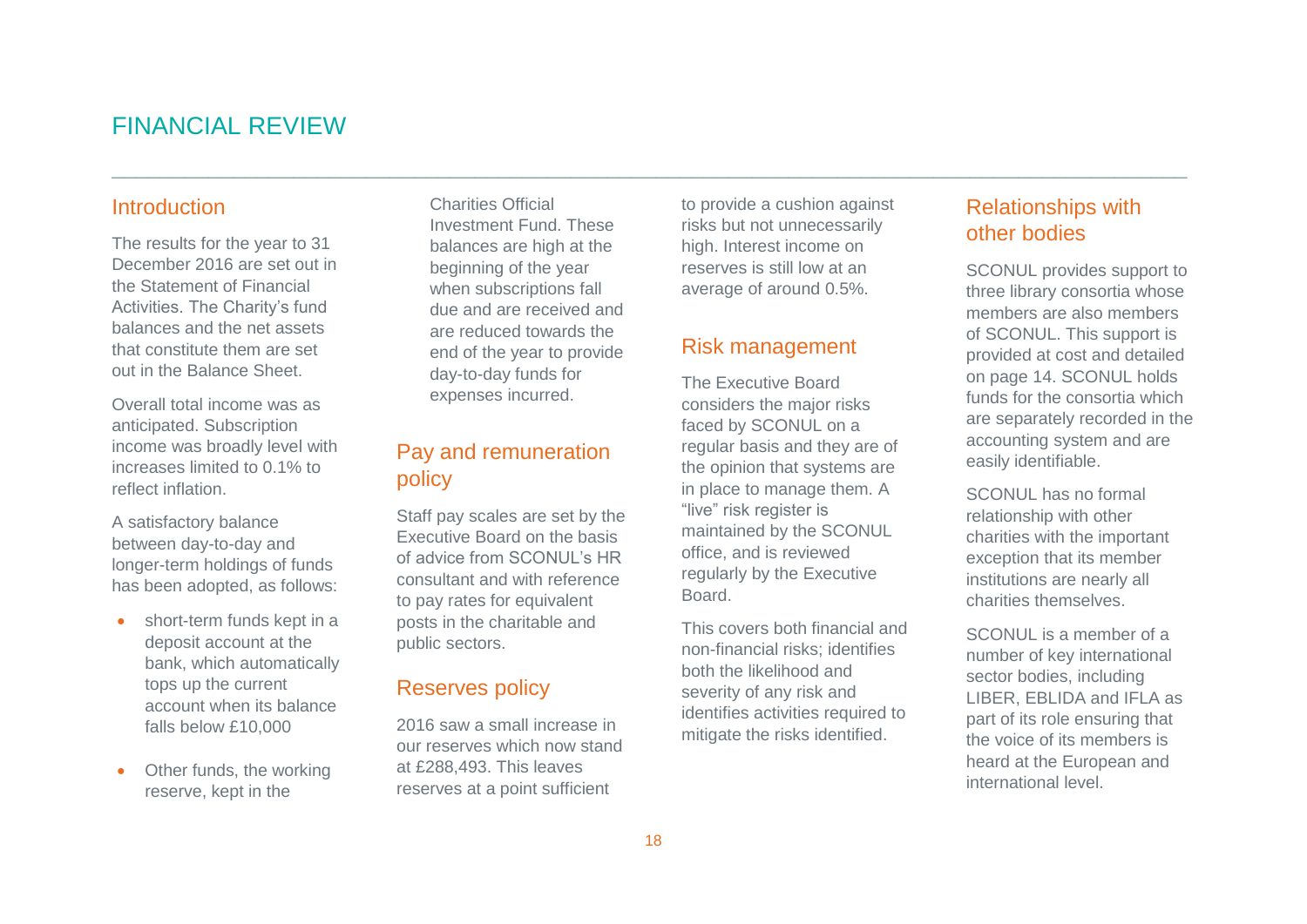# INDEPENDENT AUDITORS' REPORT

We have audited the financial statements of The Society of College, National and University Libraries for the year ended 31 December 2016 which comprise the statement of financial activities, balance sheet, statement of cash flows and the related notes. The financial reporting framework that has been applied in their preparation is applicable law and United Kingdom Accounting Standards (United Kingdom Generally Accepted Accounting Practice). This report is made solely to the charity's members, as a body, in accordance with Chapter 3 of Part 16 of the Companies Act 2006. Our audit work has been undertaken so that we might state to the charity's members those matters we are required to state to them in an auditor's report and for no other purpose. To the fullest extent permitted by law, we do not accept or assume responsibility to anyone other than the charity and the charity's members as a body, for our audit work, for this report, or for the opinions we have formed.

\_\_\_\_\_\_\_\_\_\_\_\_\_\_\_\_\_\_\_\_\_\_\_\_\_\_\_\_\_\_\_\_\_\_\_\_\_\_\_\_\_\_\_\_\_\_\_\_\_\_\_\_\_\_\_\_\_\_\_\_\_\_\_\_\_\_\_\_\_\_\_\_\_\_\_\_\_\_\_\_\_\_\_\_\_\_\_\_\_

#### Respective responsibilities of the trustees and auditors

As explained more fully in the trustees' responsibilities statement, the trustees (who are also the directors of the charitable company for the purposes of company law) are responsible for the preparation of the financial statements and for being satisfied that they give a true and fair view. Our responsibility is to audit and express an opinion on the financial statements in accordance with applicable law and International Standards on Auditing (UK and Ireland). Those standards require us to comply with the Auditing Practices Board's Ethical Standards for Auditors.

#### Scope of the audit of the financial statements

An audit involves obtaining evidence about the amounts and disclosures in the financial statements sufficient to give reasonable assurance that the financial statements are free from material misstatement, whether caused by fraud or error. This includes an assessment of whether the accounting policies are appropriate to the charitable company's circumstances, and have been consistently applied and adequately disclosed, the reasonableness of significant accounting estimates made by the trustees, and the overall presentation of the financial statements. In addition, we read all the financial and non-financial information in the annual report to identify material inconsistencies with the audited financial statements. If we become aware of any apparent material misstatements or inconsistencies, we consider the implications for our report.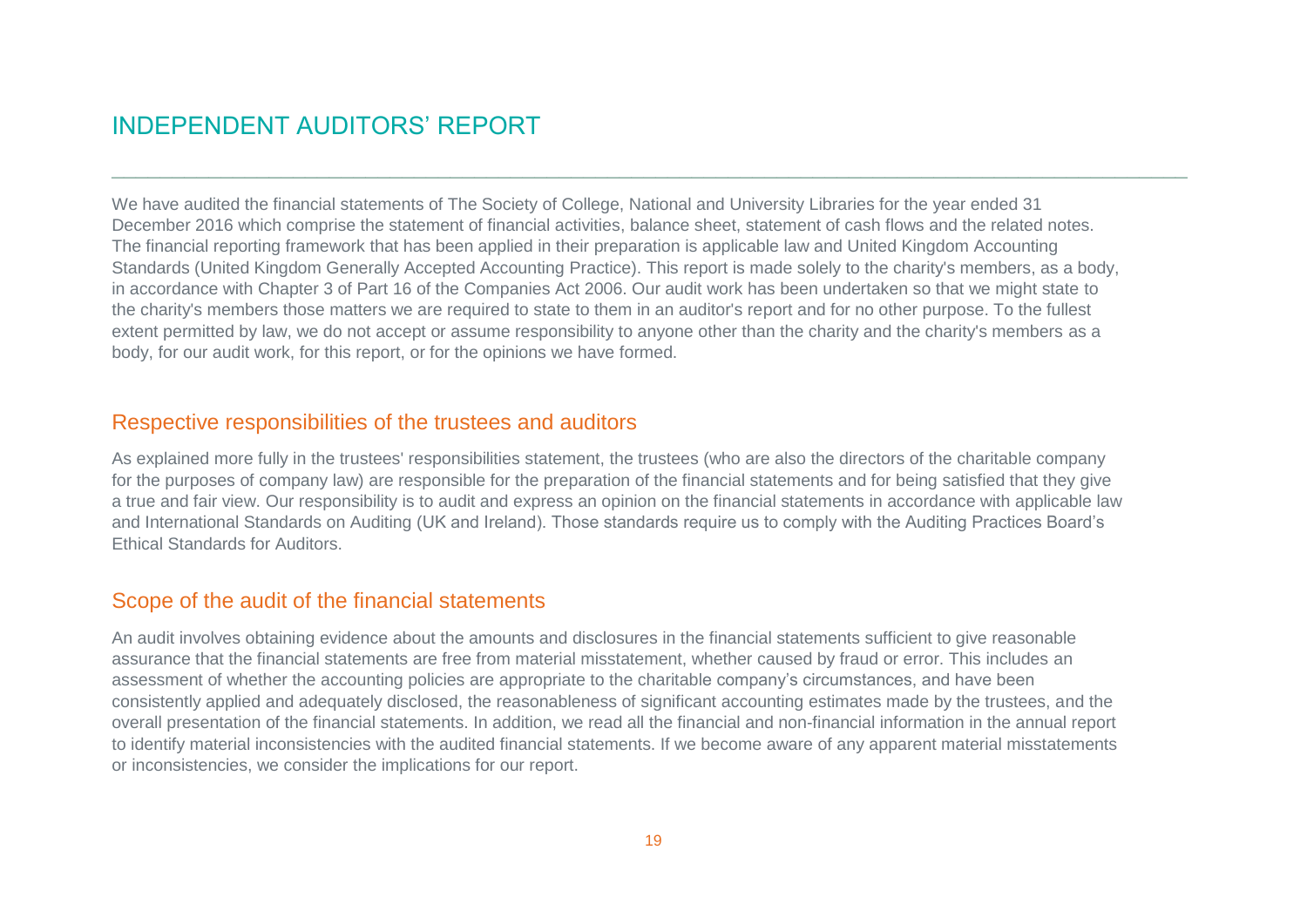## Opinion on financial statements

In our opinion the financial statements:

- give a true and fair view of the state of the charitable company's affairs as at 31 December 2016 and of its incoming resources and application of resources, including its income and expenditure, for the year then ended;
- have been properly prepared in accordance with United Kingdom Generally Accepted Accounting Practice; and
- have been prepared in accordance with the requirements of the Companies Act 2006.

## Opinion on other matters prescribed by the Companies Act 2006

In our opinion the information given in the trustees' annual report for the financial year for which the financial statements are prepared is consistent with the financial statements.

## Matters on which we are required to report by exception

We have nothing to report in respect of the following matters where the Companies Act 2006 requires us to report to you if, in our opinion:

- adequate accounting records have not been kept or returns adequate for our audit have not been received from branches not visited by us
- the financial statements are not in agreement with the accounting records and returns;
- certain disclosures of trustees' remuneration specified by law are not made, or
- we have not received all the information and explanations we require for our audit.

Date:

**Alison Godfrey FCA (Senior Statutory Auditor)** For and on behalf of: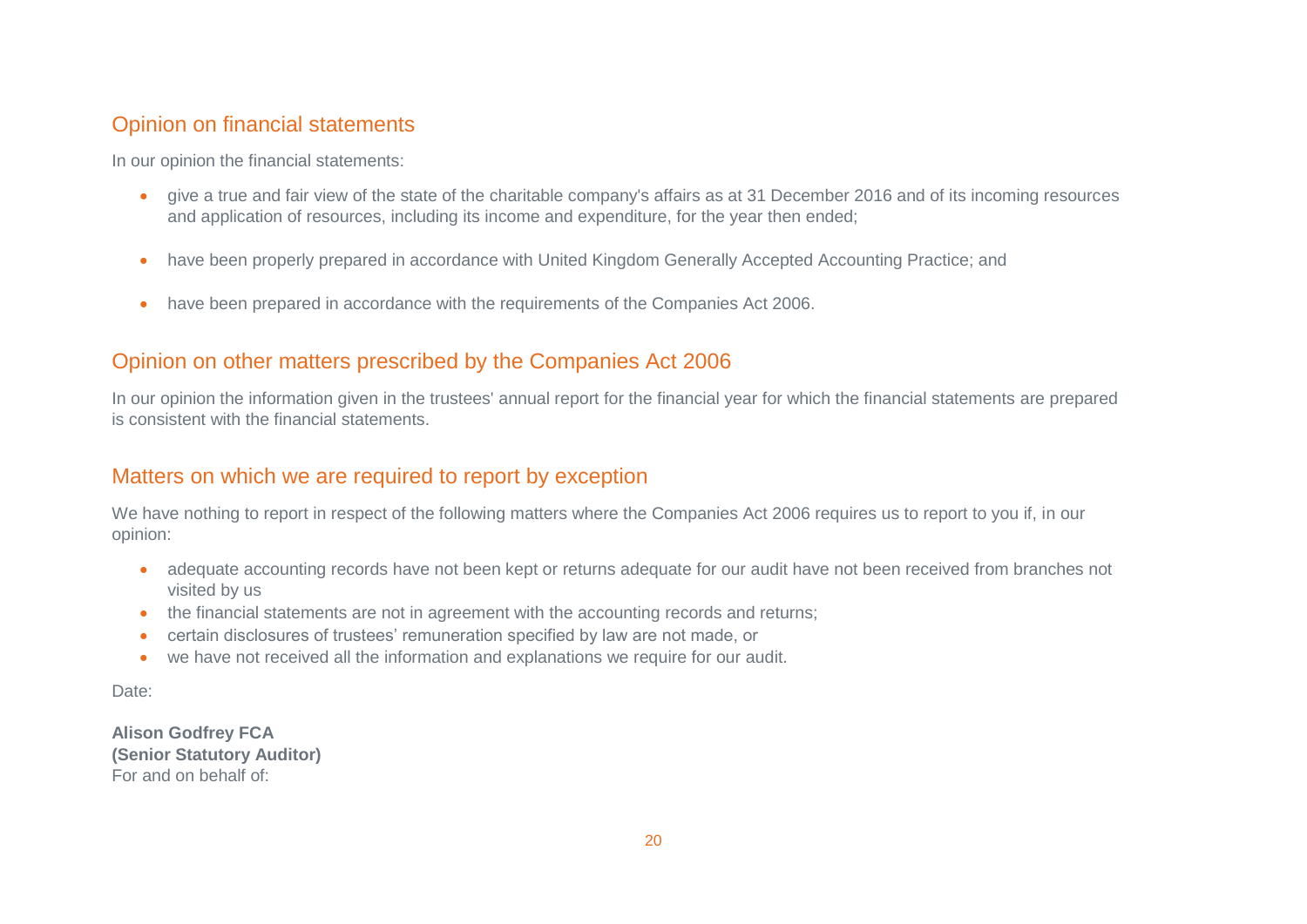#### **GODFREY WILSON LIMITED**

Chartered accountants and statutory auditors 5th Floor, Mariner House 62 Prince Street Bristol BS1 4QD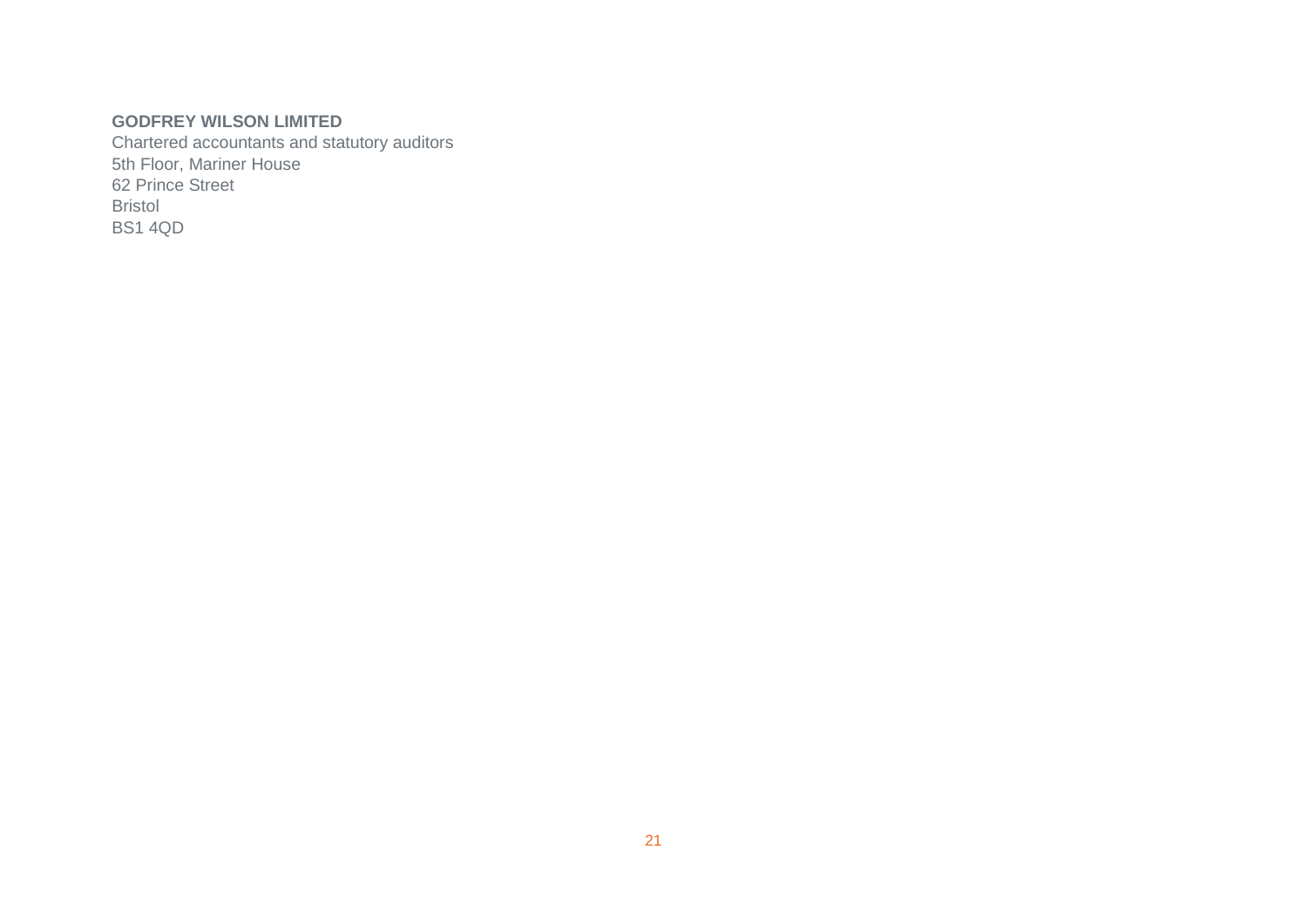# STATEMENT OF FINANCIAL ACTIVITIES (INCORPORATING AN INCOME AND EXPENDITURE ACCOUNT)

|                               | <b>Note</b> | 2016<br><b>Total</b><br>£ | 2015<br>Total<br>£ |
|-------------------------------|-------------|---------------------------|--------------------|
| Income from:                  |             |                           |                    |
| Donations - subscriptions     |             | 368,105                   | 367,949            |
| Other trading activities      |             | 42,145                    | 35,375             |
| Investments                   |             | 1,890                     | 1,890              |
| <b>Charitable activities:</b> |             |                           |                    |
| Access scheme                 |             | 3,680                     | 3,965              |
| Library statistics            |             | 2,770                     | 3,756              |
| Events programme              |             | 75,790                    | 80,470             |
| Communications with members   |             | 26                        | 713                |
| Regional collaborations       |             | 50,198                    | 21,573             |
| <b>Total income</b>           |             | 544,604                   | 515,691            |
| <b>Expenditure on:</b>        |             |                           |                    |
| Charitable activities:        |             |                           |                    |
| Access scheme                 |             | 54,907                    | 73,032             |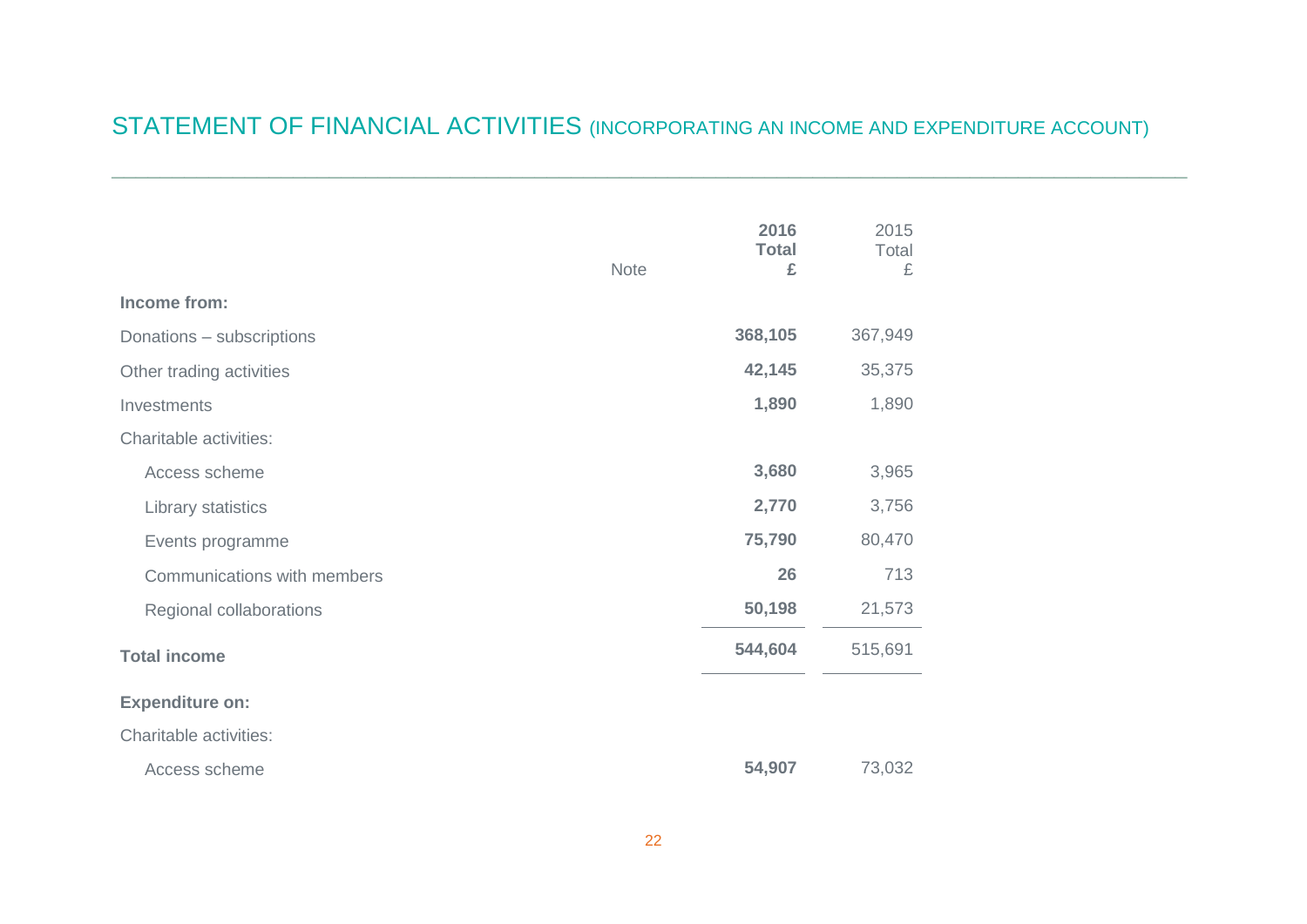| Library statistics                         |                | 66,561  | 75,036    |  |
|--------------------------------------------|----------------|---------|-----------|--|
| Events programme                           |                | 188,020 | 197,322   |  |
| Partnership working, advocacy and lobbying |                | 92,237  | 97,367    |  |
| Communications with members                |                | 61,659  | 66,161    |  |
| Regional collaborations                    |                | 48,505  | 18,411    |  |
| <b>Total expenditure</b>                   | $\overline{2}$ | 511,889 | 527,329   |  |
| Net income / (expenditure)                 |                | 32,715  | (11, 638) |  |
| Transfers between funds                    |                |         |           |  |
| Net movement in funds                      | 3              | 32,715  | (11, 638) |  |
| <b>Reconciliation of funds</b>             |                |         |           |  |
| Total funds brought forward                |                | 255,778 | 267,416   |  |
| <b>Total funds carried forward</b>         |                | 288,493 | 255,778   |  |

All of the above results are derived from continuing activities. There were no other recognised gains or losses other than those stated above. All income is unrestricted. Movements in funds are disclosed in note 11 to the accounts.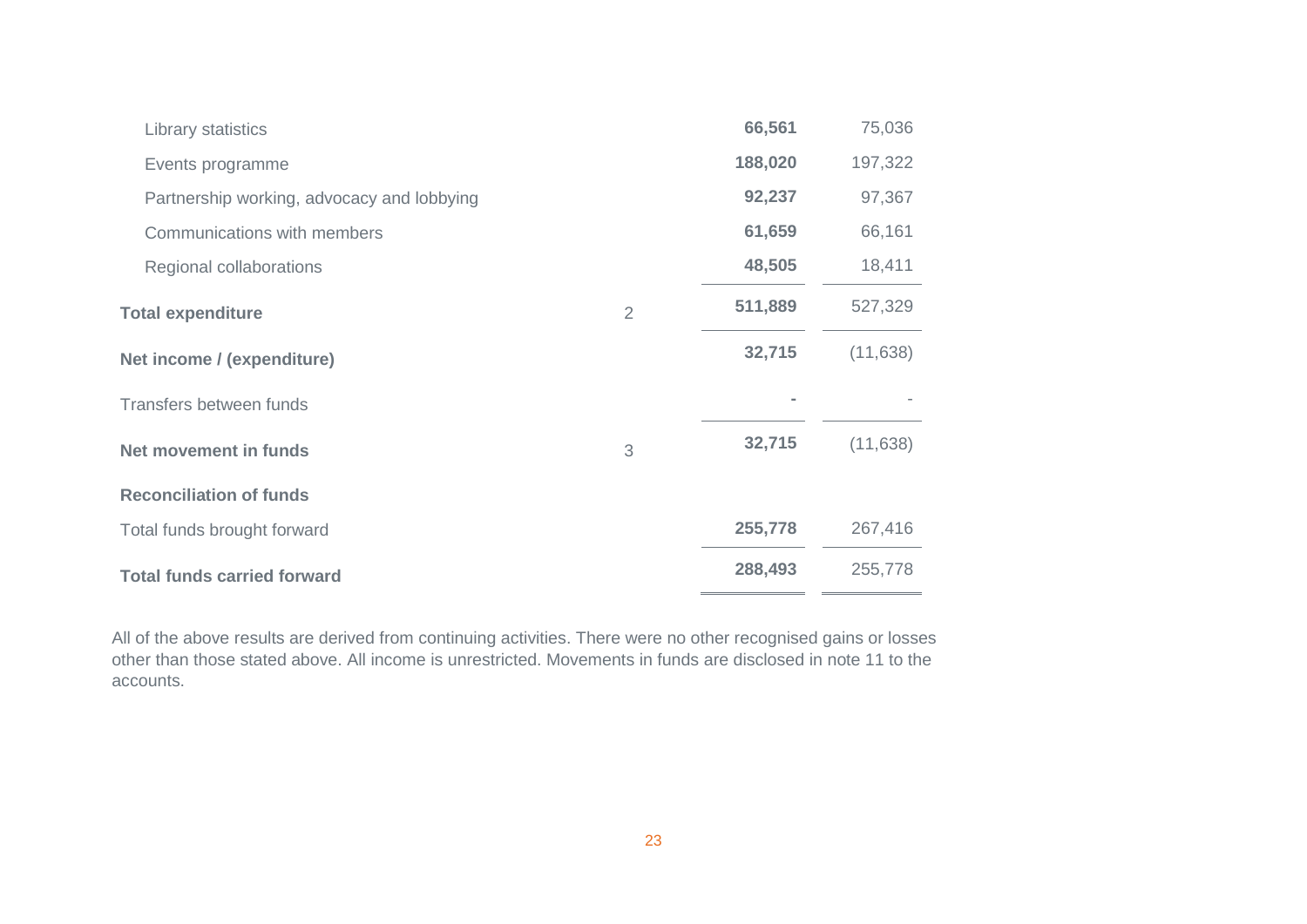# BALANCE SHEET

|                                             | <b>Note</b>    | £          | 2016<br>£ | 2015<br>£  |
|---------------------------------------------|----------------|------------|-----------|------------|
| <b>Fixed assets</b>                         |                |            |           |            |
| Tangible fixed assets                       | 6              |            | 3,803     | 5,631      |
| <b>Current assets</b>                       |                |            |           |            |
| <b>Debtors</b>                              | $\overline{7}$ | 12,661     |           | 11,409     |
| Investments                                 | 8              | 356,249    |           | 302,999    |
| Cash at bank and in hand                    |                | 72,748     |           | 69,164     |
|                                             |                | 441,658    |           | 383,572    |
| <b>Creditors: amounts due within 1 year</b> | 9              | (156, 968) |           | (133, 425) |
| <b>Net current assets</b>                   |                |            | 284,690   | 250,147    |
| <b>Net assets</b>                           | 10             |            | 288,493   | 255,778    |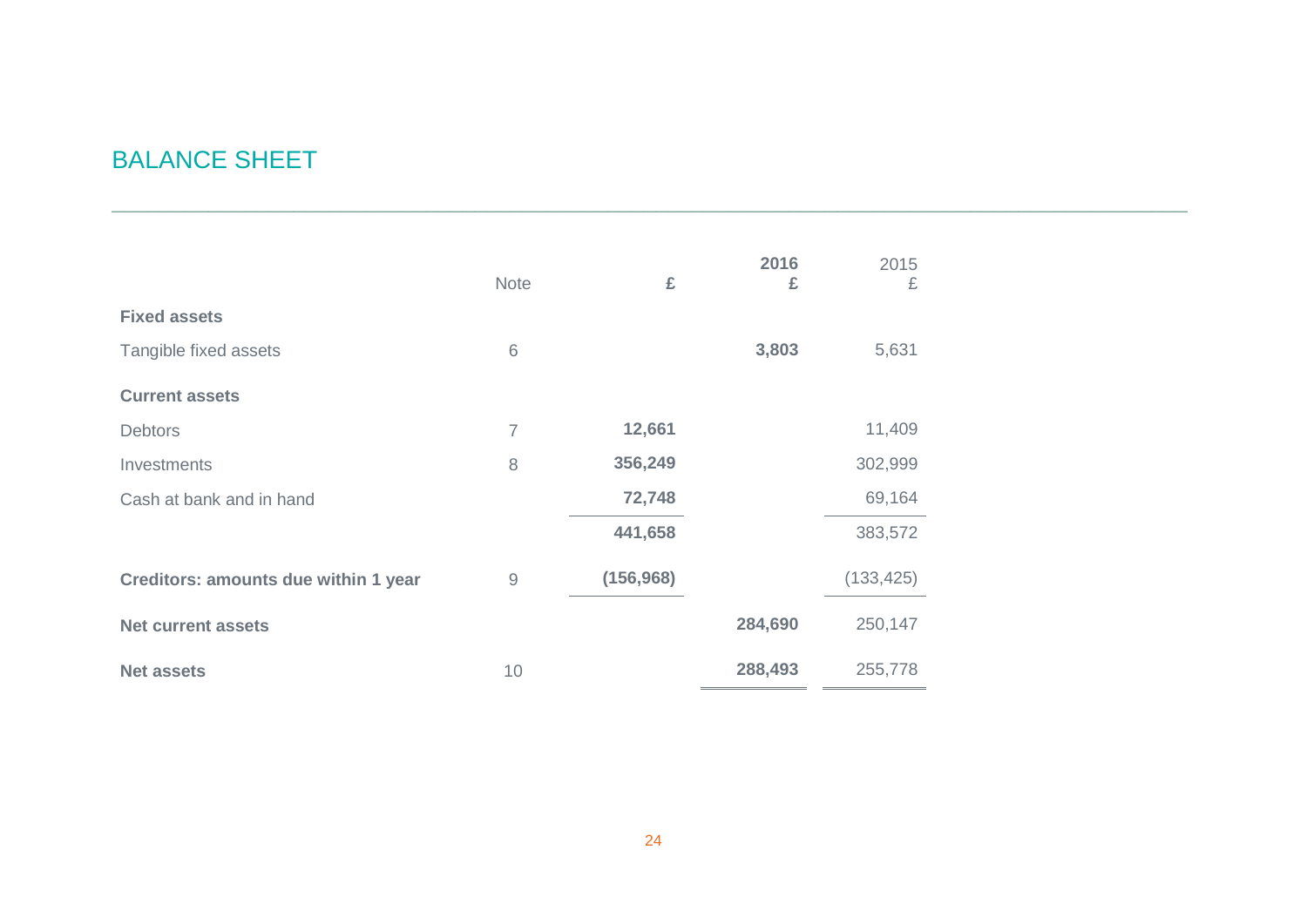|                     | <b>Note</b> | 2016<br>£<br>£ | 2015<br>£ |
|---------------------|-------------|----------------|-----------|
| <b>Funds</b>        | 11          |                |           |
| Unrestricted funds: |             |                |           |
| Designated funds    |             | $\sim$         | 4,858     |
| General funds       |             | 288,493        | 250,920   |
| <b>Total funds</b>  |             | 288,493        | 255,778   |

Approved by the trustees on 6 June 2017 and signed on their behalf by

M Toole - Chair **R Hall - Treasurer** R Hall - Treasurer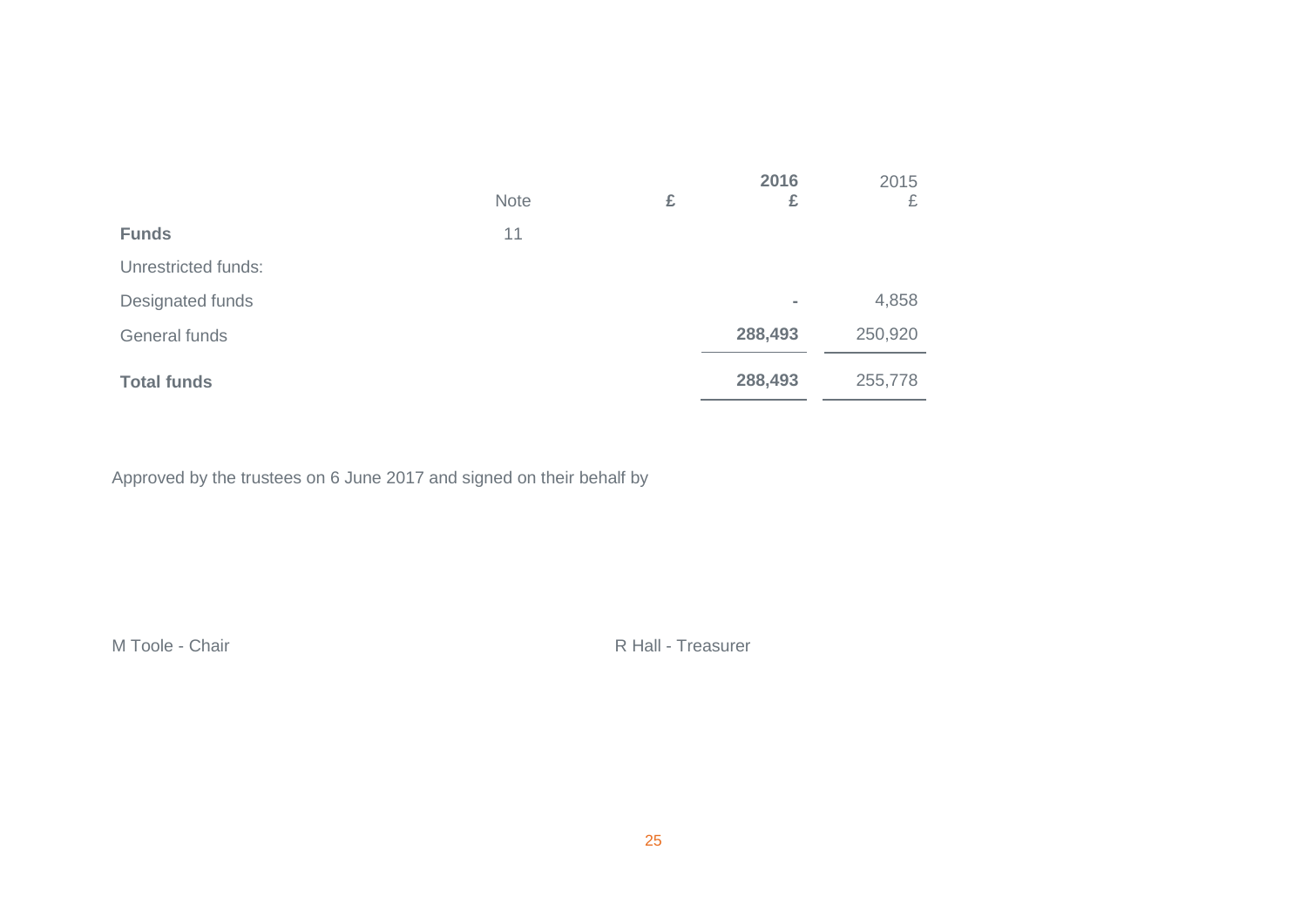# STATEMENT OF CASH FLOWS

|                                                   | <b>Note</b> | 2016<br>£ | 2015<br>£ |
|---------------------------------------------------|-------------|-----------|-----------|
| <b>Cash flows from operating activities:</b>      |             |           |           |
| Net movement in funds                             |             | 32,715    | (11, 638) |
| Adjustments for:                                  |             |           |           |
| Depreciation charges                              |             | 1,828     | 2,736     |
| Dividends, interest and rents from investments    |             | (1,890)   | (1,890)   |
| Decrease / (increase) in debtors                  |             | (1, 252)  | (1,238)   |
| Increase / (decrease) in creditors                |             | 23,543    | 81,458    |
| Net cash provided by operating activities         |             | 54,944    | 69,428    |
| <b>Cash flows from investing activities:</b>      |             |           |           |
| Dividends, interest and rents from investments    |             | 1,890     | 1,890     |
| Net cash provided by investing activities         |             | 1,890     | 1,890     |
| Increase in cash and cash equivalents in the year |             | 56,834    | 71,318    |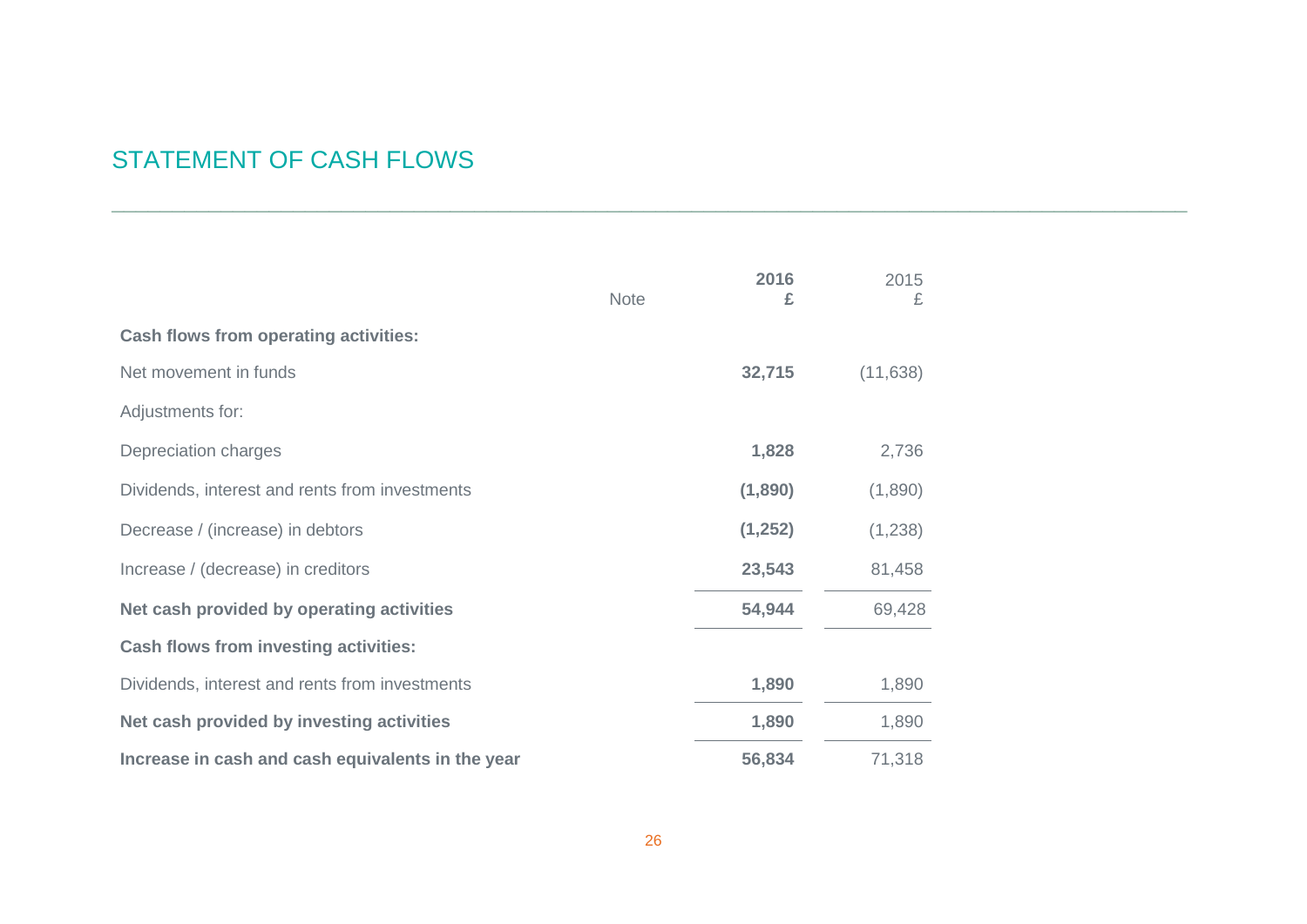| Cash and cash equivalents at the beginning of the year | 372,163 | 300,845 |
|--------------------------------------------------------|---------|---------|
| Cash and cash equivalents at the end of the year       | 428,997 | 372,163 |
| Analysed as:                                           |         |         |
| Cash at bank and in hand                               | 72,748  | 69,164  |
| Current asset investments                              | 356,249 | 302,999 |
|                                                        | 428,997 | 372,163 |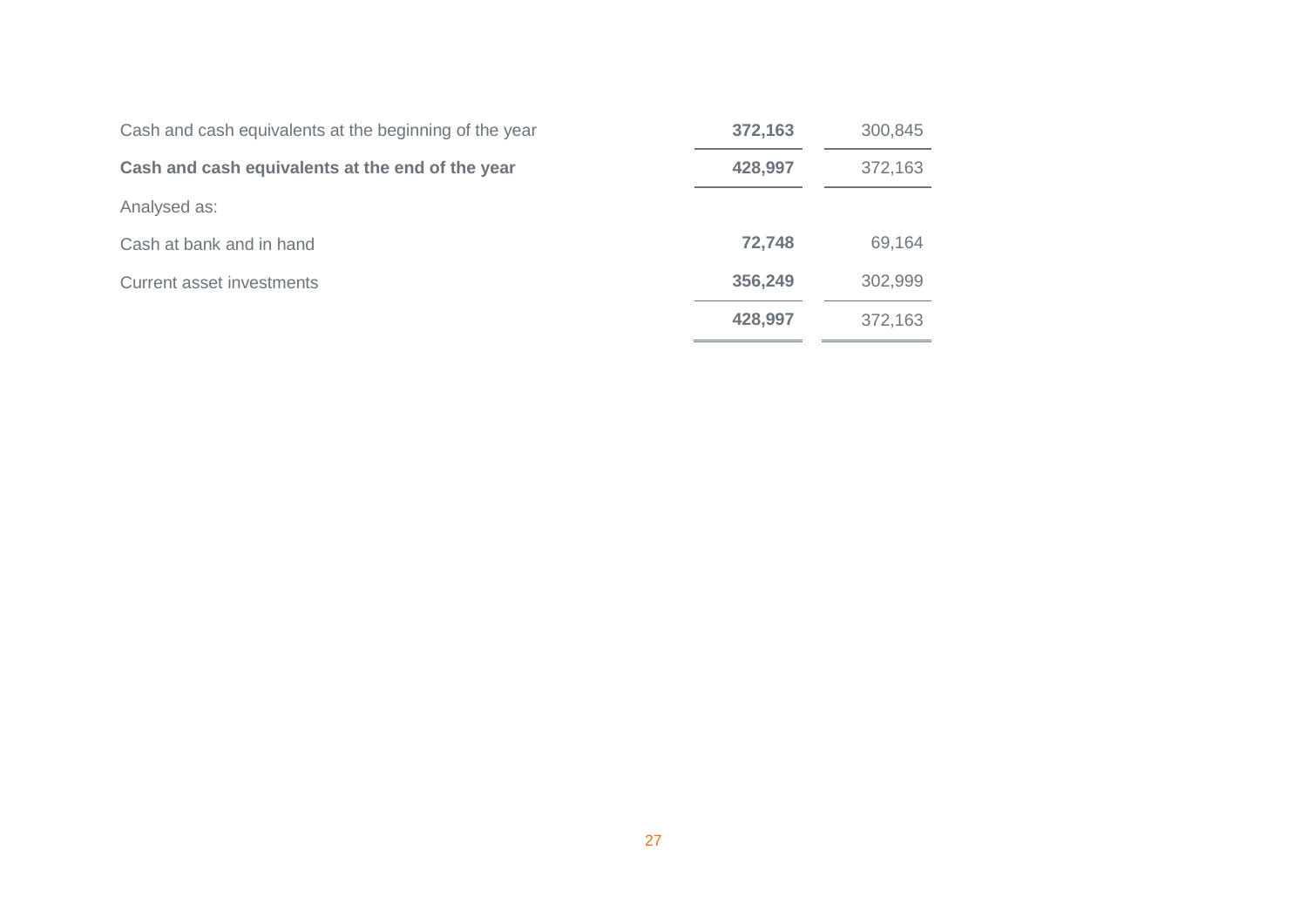# NOTES TO THE FINANCIAL STATEMENTS

#### 1. Accounting policies

#### a) Basis of preparation

The financial statements have been prepared in accordance with Accounting and Reporting by Charities: Statement of Recommended Practice applicable to charities in preparing their accounts in accordance with the Financial Reporting Standard applicable in the UK and Republic of Ireland (FRS 102) (effective 1 January 2015) - (Charities SORP (FRS 102)), the Financial Reporting Standard applicable in the UK and Republic of Ireland (FRS 102) and the Companies Act 2006.

The Society of College, National and University Libraries meets the definition of a public benefit entity under FRS 102. Assets and liabilities are initially recognised at historical cost or transaction value unless otherwise stated in the relevant accounting policy notes.

#### b) Going concern basis of accounting

The accounts have been prepared on the assumption that the charity is able to continue as a going concern, which the trustees consider appropriate having regard to the current level of unrestricted reserves. There are no material uncertainties about the charity's ability to continue as a going concern.

#### c) Income

Income is recognised when the charity has entitlement to the funds, any performance conditions attached to the items of income have been met, it is probable that the income will be received and the amount can be measured reliably.

Income from donations is received by way of membership subscriptions and is included in full in the statement of financial activities when receivable.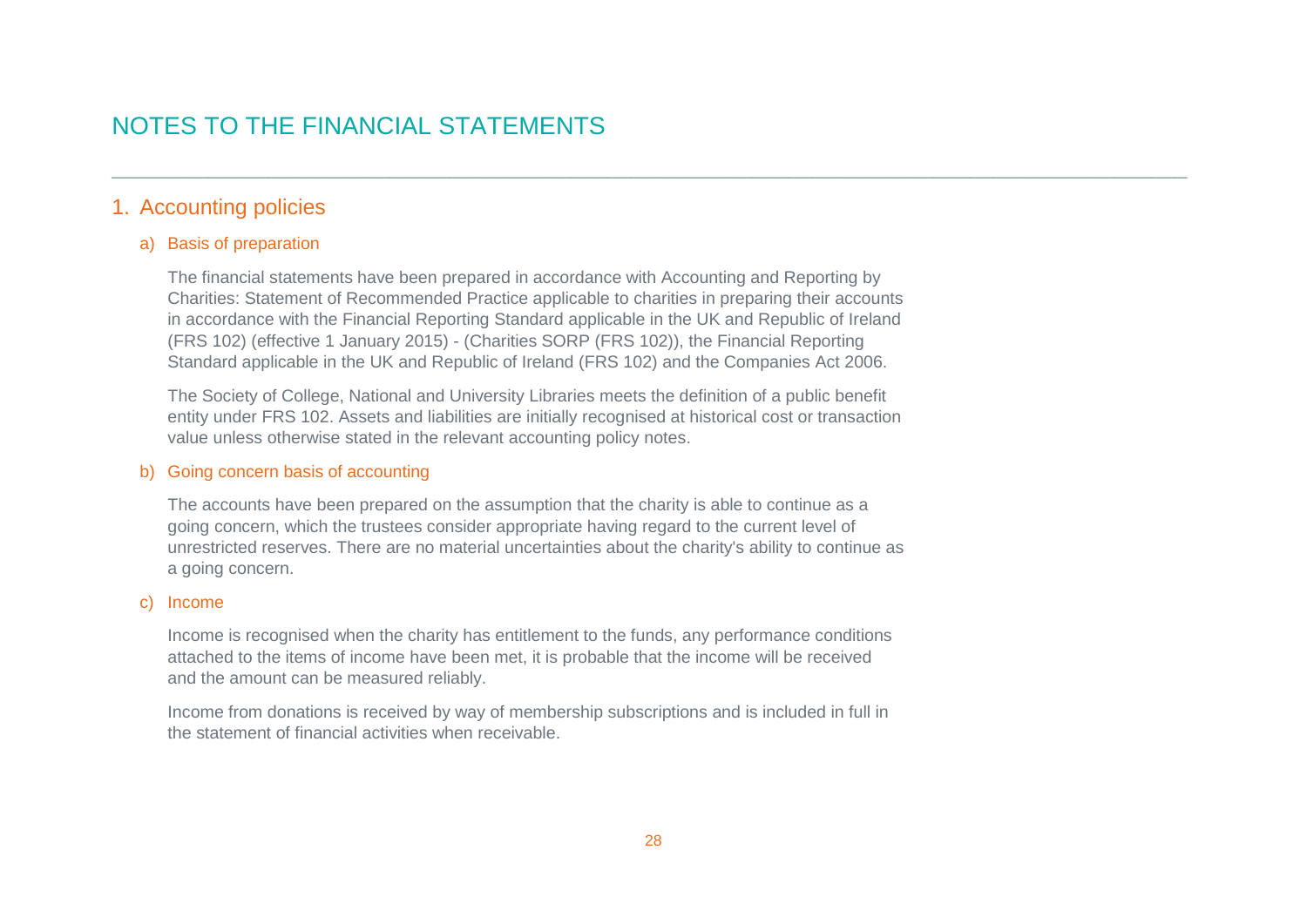Credit is taken for subscriptions in the year for which they are payable. Where a member wishes to terminate their subscription then notice must be given before the summer conference in the year prior to the termination of membership.

Any income arising from conferences and meetings, sponsorship, sales of publications, working papers or newsletters, and recharges of staff time to regional collaborations is recognised once invoiced, unless it relates to a future event in which case it is deferred.

#### d) Interest receivable

Interest on funds held on deposit is included when receivable and the amount can be measured reliably by the charity: this is normally upon notification of the interest paid or payable by the bank.

#### e) Funds accounting

Unrestricted funds are available to spend on activities that further any of the purposes of the charity. Designated funds are unrestricted funds of the charity which the trustees have decided at their discretion to set aside to use for a specific purpose.

#### f) Expenditure and irrecoverable VAT

Expenditure is recognised once there is a legal or constructive obligation to make a payment to a third party, it is probable that settlement will be required and the amount of the obligation can be measured reliably.

Irrecoverable VAT is charged as a cost against the activity for which the expenditure was incurred.

#### g) Allocation of governance and support costs

Governance and support costs are those functions that assist the work of the charity but do not directly undertake charitable activities. These costs have been allocated between charitable activities on the following basis, which is an estimate of the resource usage of each activity: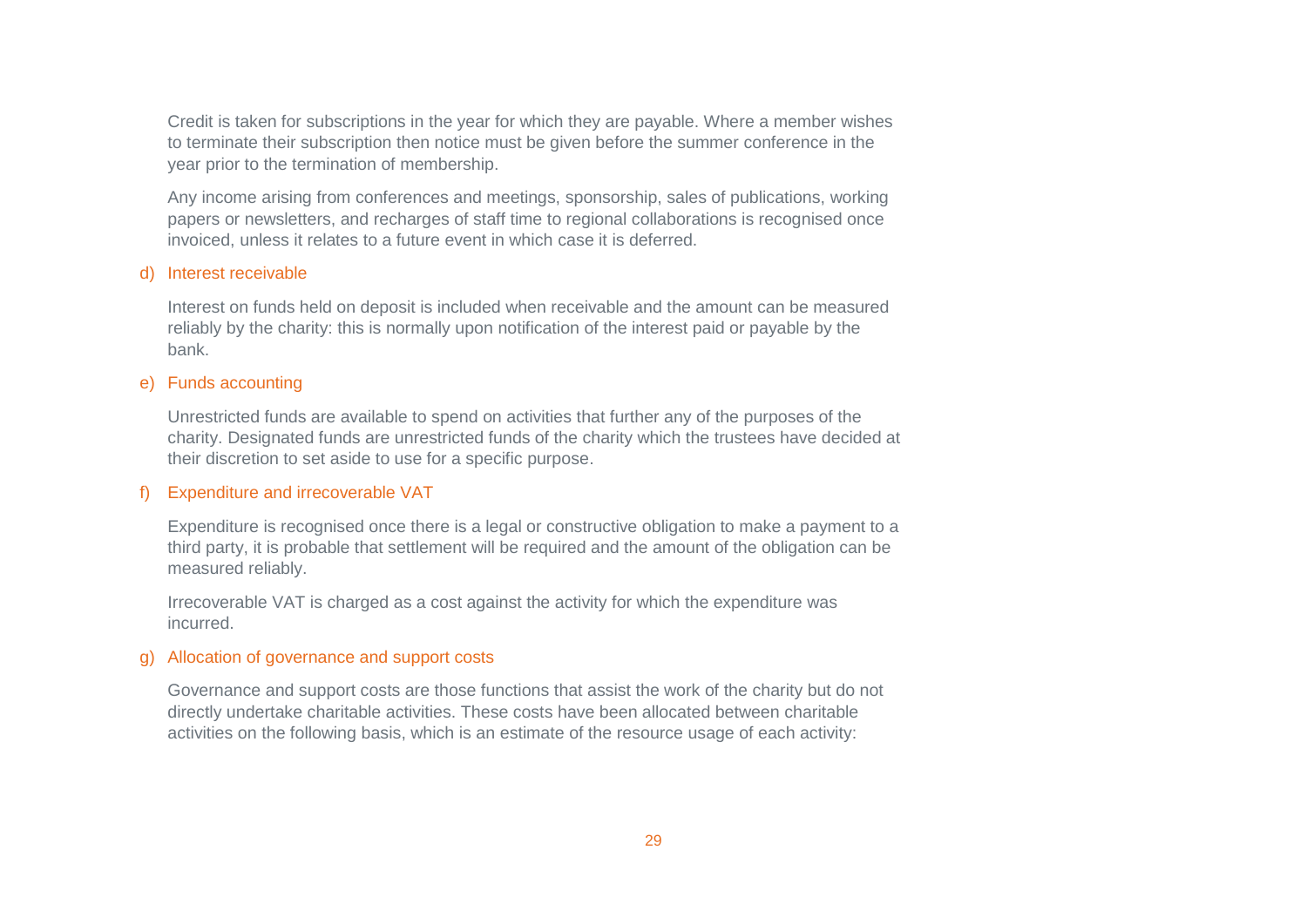| Access scheme                              | 15.8% |
|--------------------------------------------|-------|
| Library statistics                         | 15.8% |
| Events programme                           | 31.6% |
| Partnership working, advocacy and lobbying | 26.3% |
| Communications with members                | 10.5% |

#### h) Tangible fixed assets

Depreciation is provided at rates calculated to write down the cost of each asset to its estimated residual value over its expected useful life. The depreciation rates in use are as follows:

| Leasehold improvements           | 5 years straight line |
|----------------------------------|-----------------------|
| Furniture, fixtures and fittings | 20% reducing balance  |
| Computer equipment               | 3 years straight line |

Items of equipment are capitalised where the purchase price exceeds £1,000.

#### i) Debtors

Trade and other debtors are recognised at the settlement amount due after any trade discount offered. Prepayments are valued at the amount prepaid net of any trade discounts due.

#### j) Current asset investments

Current asset investments consist of cash held on deposit in interest bearing accounts. Such investments are measured at their fair value.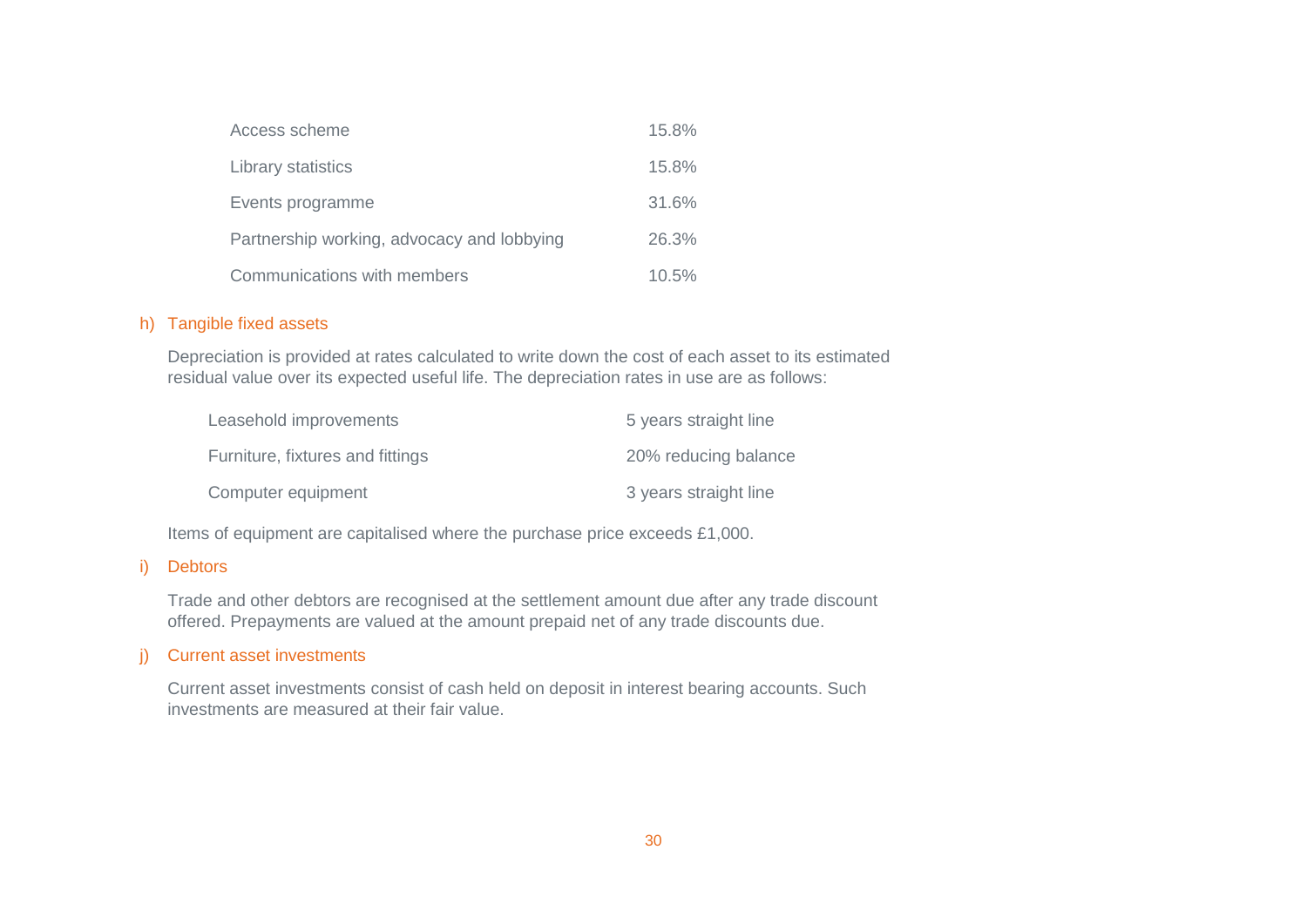#### k) Cash at bank and in hand

Cash at bank and cash in hand includes cash and short term highly liquid investments with a short maturity of three months or less from the date of acquisition or opening of the deposit or similar account.

#### l) Creditors

Creditors and provisions are recognised where the charity has a present obligation resulting from a past event that will probably result in the transfer of funds to a third party and the amount due to settle the obligation can be measured or estimated reliably. Creditors and provisions are normally recognised at their settlement amount after allowing for any trade discounts due.

#### m) Financial instruments

The charity only has financial assets and financial liabilities of a kind that qualify as basic financial instruments. Basic financial instruments are initially recognised at transaction value and subsequently measured at their settlement value.

#### n) Pension costs

The charitable company contributes to two multi-employer defined benefit pension schemes (the Universities Superannuation Scheme and the Superannuation Arrangements of the University of London). The assets of the schemes are held separately from those of the charitable company in independently administered funds. The charitable company is not contractually liable for any share of the schemes' deficits, therefore the schemes are accounted for as defined contribution schemes. The pension cost charge represents contributions payable under the schemes by the charitable company to the funds. The charitable company has no liability under the schemes other than for the payment of those contributions. The contributions made for the accounting period are treated as an expense and were £41,391 in 2016 (2015: £32,007).

#### o) Operating lease commitments

Rentals payable under operating leases, where substantially all the risks and rewards of ownership remain with the lessor, are charged to the statement of financial activities on a straight line basis over the minimum lease term.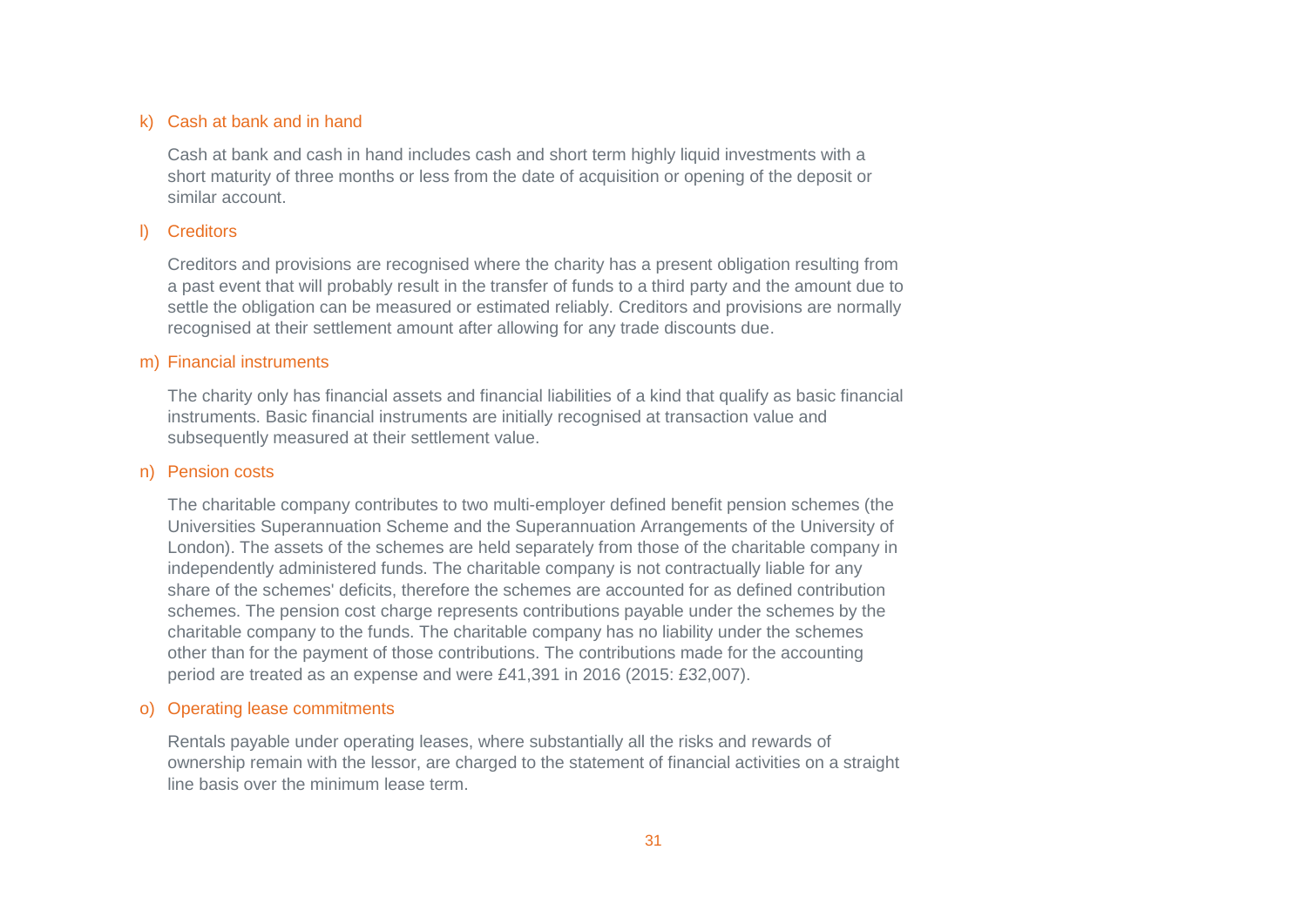# 2. Expenditure

|                                               | Access<br>scheme<br>£ | Library<br>statistics<br>£ | Event<br>programme<br>£ | Partnership<br>working,<br>advocacy<br>and<br>lobbying<br>£ | Communications<br>and best<br>practice sharing<br>with members<br>£ | Regional<br>collaborations<br>£ | Governance<br>and support<br>costs<br>£ | 2016<br><b>Total</b><br>£ | 2015<br>Total<br>£ |
|-----------------------------------------------|-----------------------|----------------------------|-------------------------|-------------------------------------------------------------|---------------------------------------------------------------------|---------------------------------|-----------------------------------------|---------------------------|--------------------|
| Direct costs                                  | 3,469                 | 24,110                     | 70,723                  | 11,945                                                      | 8,406                                                               |                                 | $\sim$                                  | 118,653                   | 148,062            |
| IT and website hosting                        | 2,096                 | 2,551                      | 225                     | 230                                                         | 628                                                                 | 1,237                           | 11,281                                  | 18,248                    | 16,029             |
| Staff costs (note 4)                          | 24,915                | 15,473                     | 68,217                  | 39,350                                                      | 36,340                                                              | 47,268                          | 63,784                                  | 295,347                   | 263,780            |
| Recruitment, training and<br>expenses         |                       |                            |                         |                                                             |                                                                     | $\overline{\phantom{a}}$        | 1,512                                   | 1,512                     | 7,587              |
| Premises costs                                |                       |                            |                         |                                                             |                                                                     | $\overline{\phantom{a}}$        | 31,041                                  | 31,041                    | 30,483             |
| Insurance                                     |                       |                            |                         |                                                             |                                                                     | $\overline{\phantom{a}}$        | 1,155                                   | 1,155                     | 1,040              |
| Fees and subscriptions                        |                       |                            |                         |                                                             |                                                                     | $\overline{\phantom{a}}$        | 6,201                                   | 6,201                     | 6,071              |
| Office costs                                  |                       |                            |                         |                                                             |                                                                     | $\overline{\phantom{a}}$        | 11,386                                  | 11,386                    | 13,793             |
| Legal and professional                        |                       |                            |                         |                                                             |                                                                     | ä,                              | 11,452                                  | 11,452                    | 13,297             |
| <b>Executive board costs</b>                  |                       |                            |                         |                                                             |                                                                     | $\overline{\phantom{a}}$        | 8,203                                   | 8,203                     | 17,483             |
| Audit and accountancy                         |                       |                            |                         |                                                             |                                                                     | $\overline{\phantom{a}}$        | 6,840                                   | 6,840                     | 6,516              |
| Bank charges                                  |                       |                            |                         |                                                             |                                                                     |                                 | 23                                      | 23                        | 452                |
| Depreciation                                  |                       |                            |                         |                                                             |                                                                     | $\overline{\phantom{a}}$        | 1,828                                   | 1,828                     | 2,736              |
| Sub-total                                     | 30,480                | 42,134                     | 139,165                 | 51,525                                                      | 45,374                                                              | 48,505                          | 154,706                                 | 511,889                   | 527,329            |
| Allocation of governance<br>and support costs | 24,427                | 24,427                     | 48,855                  | 40,712                                                      | 16,285                                                              |                                 | (154, 706)                              |                           |                    |
| <b>Total expenditure</b>                      | 54,907                | 66,561                     | 188,020                 | 92,237                                                      | 61,659                                                              | 48,505                          |                                         | 511,889                   | 527,329            |
|                                               |                       |                            |                         |                                                             |                                                                     |                                 |                                         |                           |                    |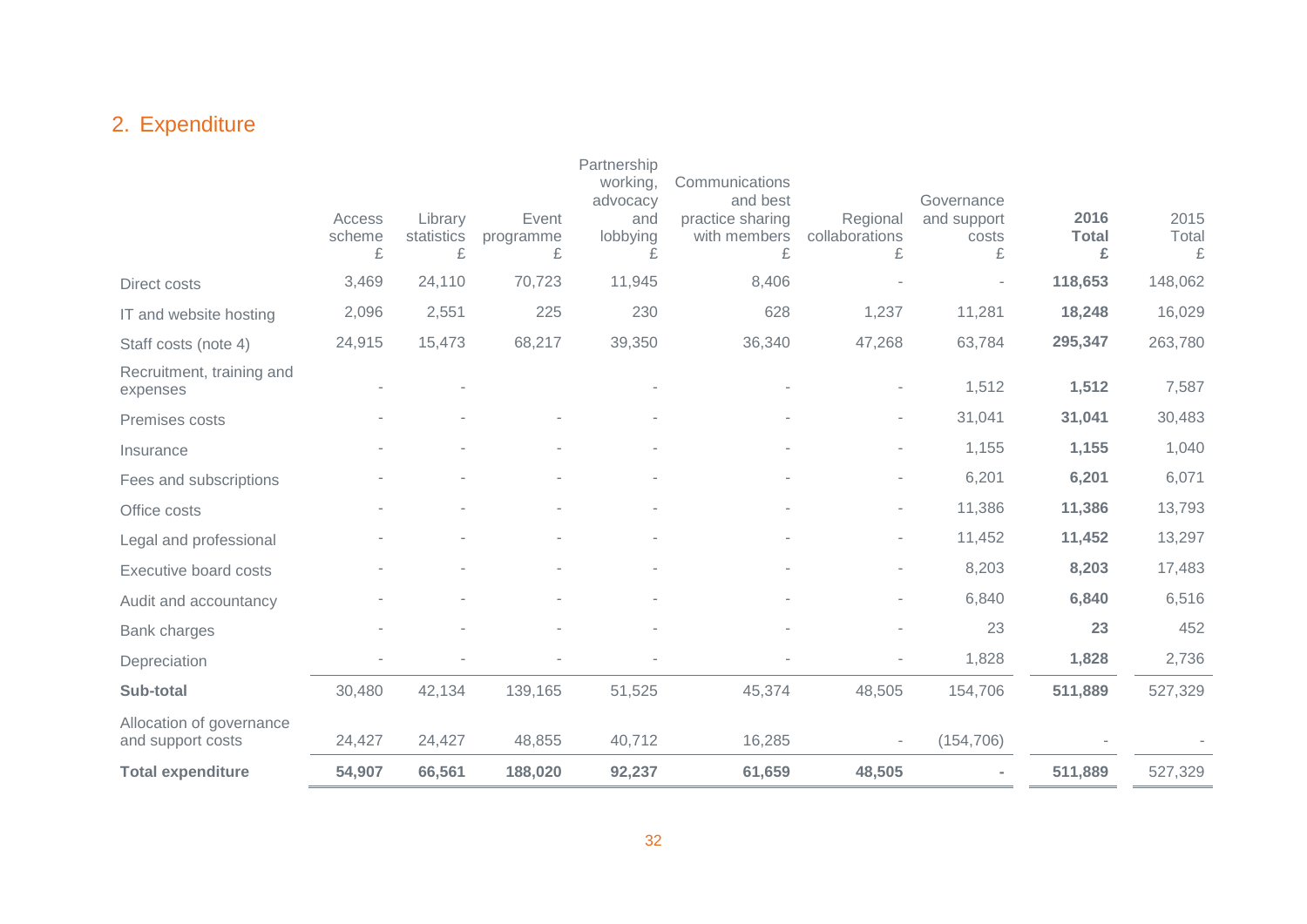## 3. Net movement in funds

This is stated after charging:

|                                                 | 2016<br>£  | 2015<br>£  |
|-------------------------------------------------|------------|------------|
| Depreciation                                    | 1,828      | 2,736      |
| Trustees' remuneration                          | <b>Nil</b> | <b>Nil</b> |
| Trustees' reimbursed expenses                   | 7,352      | 12,481     |
| Auditors' remuneration:                         |            |            |
| Statutory audit (including VAT)<br>$\bullet$    | 5,565      | 5,266      |
| Non audit services (including VAT)<br>$\bullet$ | 1,275      | 1,250      |
|                                                 |            |            |

Trustees' reimbursed expenses relate to payments to 14 trustees (2015: 18) for travel and subsistence expenses for attending strategy group and board meetings.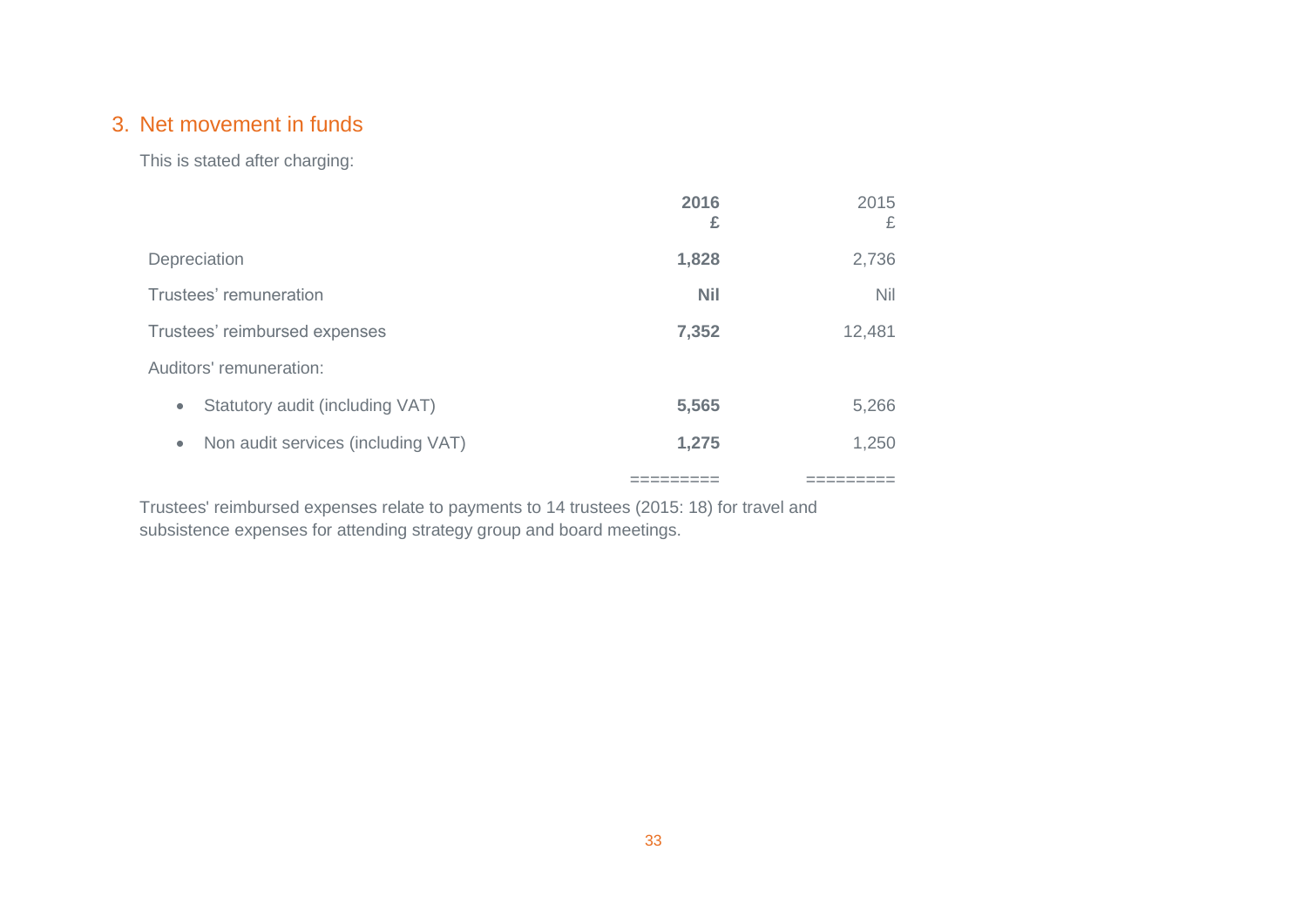## 4. Staff costs and numbers

Staff costs were as follows:

|                       | 2016<br>£ | 2015<br>£ |
|-----------------------|-----------|-----------|
| Salaries and wages    | 231,066   | 214,542   |
| Social security costs | 22,890    | 17,231    |
| Pension costs         | 41,391    | 32,007    |
|                       | 295,347   | 263,780   |

The key management personnel of the charity comprise the trustees and the Executive Director. The total employee benefits of the key management personnel of the charity were £106,937 (2015: £104,571).

One employee earned between £80,000 and £90,000 in the year (2015: one), excluding employer pension contributions.

The average head count during the reporting period was 8 (2015: 6.8). The average number of full time equivalent employees during the year was as follows:

|                                                    | 2016<br>No. | 2015<br>No. |
|----------------------------------------------------|-------------|-------------|
| Average number of employees (full-time equivalent) | 5.70        | 5.70        |

========= =========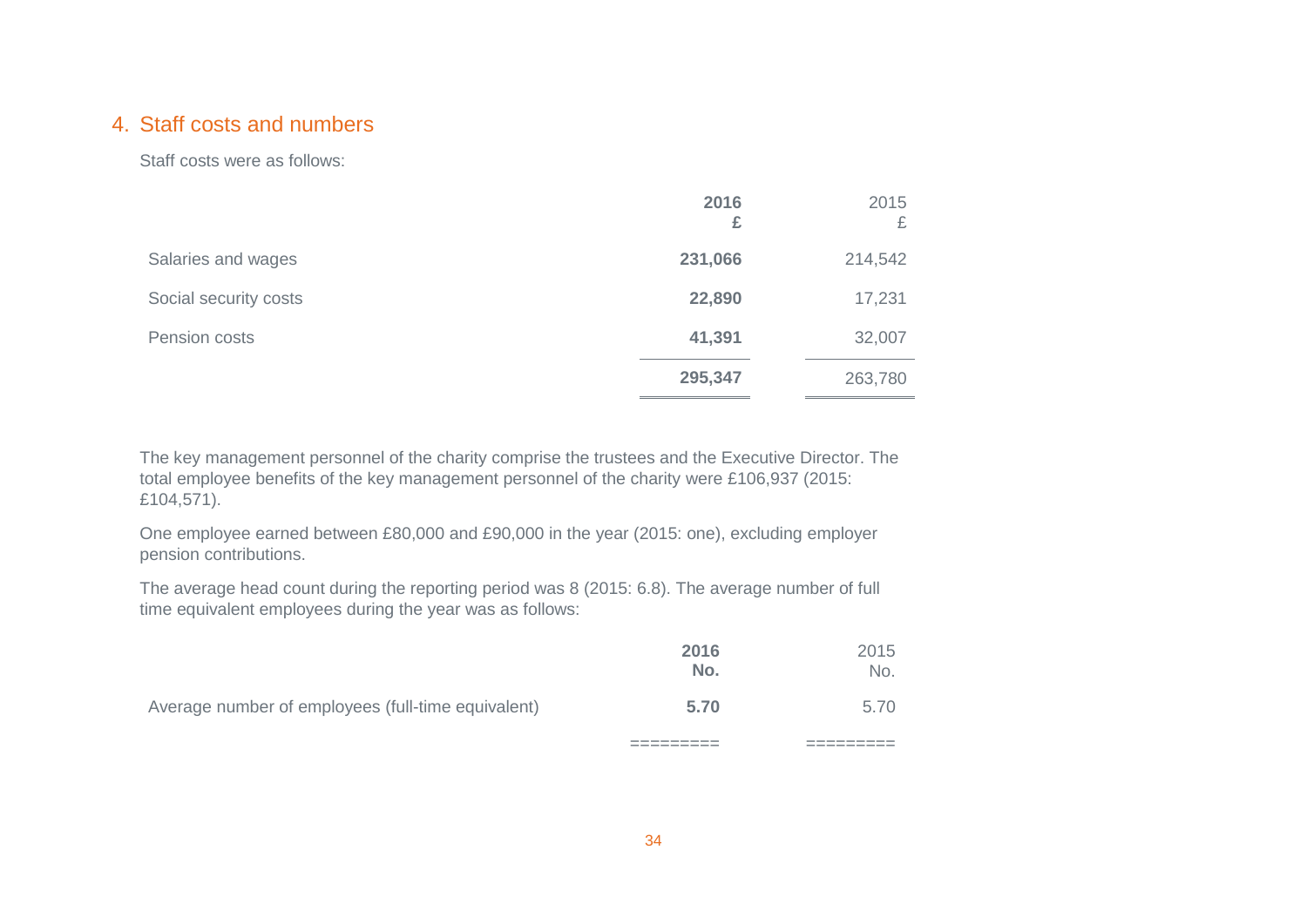## 5. Taxation

The charity is exempt from corporation tax as all its income is charitable and is applied for charitable purposes.

# 6. Tangible fixed assets

|                       | Leasehold<br>improvements<br>£ | Furniture,<br>fixtures<br>and fittings<br>£ | Computer<br>equipment<br>£ | <b>Total</b><br>£ |
|-----------------------|--------------------------------|---------------------------------------------|----------------------------|-------------------|
| <b>Cost</b>           |                                |                                             |                            |                   |
| At 1 January 2016     | 102,302                        | 40,345                                      | 5,105                      | 147,752           |
| <b>Additions</b>      |                                |                                             |                            |                   |
|                       |                                |                                             |                            |                   |
| At 31 December 2016   | 102,302                        | 40,345                                      | 5,105                      | 147,752           |
|                       |                                |                                             |                            |                   |
| <b>Depreciation</b>   |                                |                                             |                            |                   |
| At 1 January 2016     | 102,302                        | 35,591                                      | 4,228                      | 142,121           |
| Charge for the year   |                                | 951                                         | 877                        | 1,828             |
|                       |                                |                                             |                            |                   |
| At 31 December 2016   | 102,302                        | 36,542                                      | 5,105                      | 143,949           |
|                       |                                |                                             |                            |                   |
| <b>Net book value</b> |                                |                                             |                            |                   |
| At 31 December 2016   |                                | 3,803                                       |                            | 3,803             |
|                       |                                |                                             |                            |                   |
| At 31 December 2015   |                                | 4,754                                       | 877                        | 5,631             |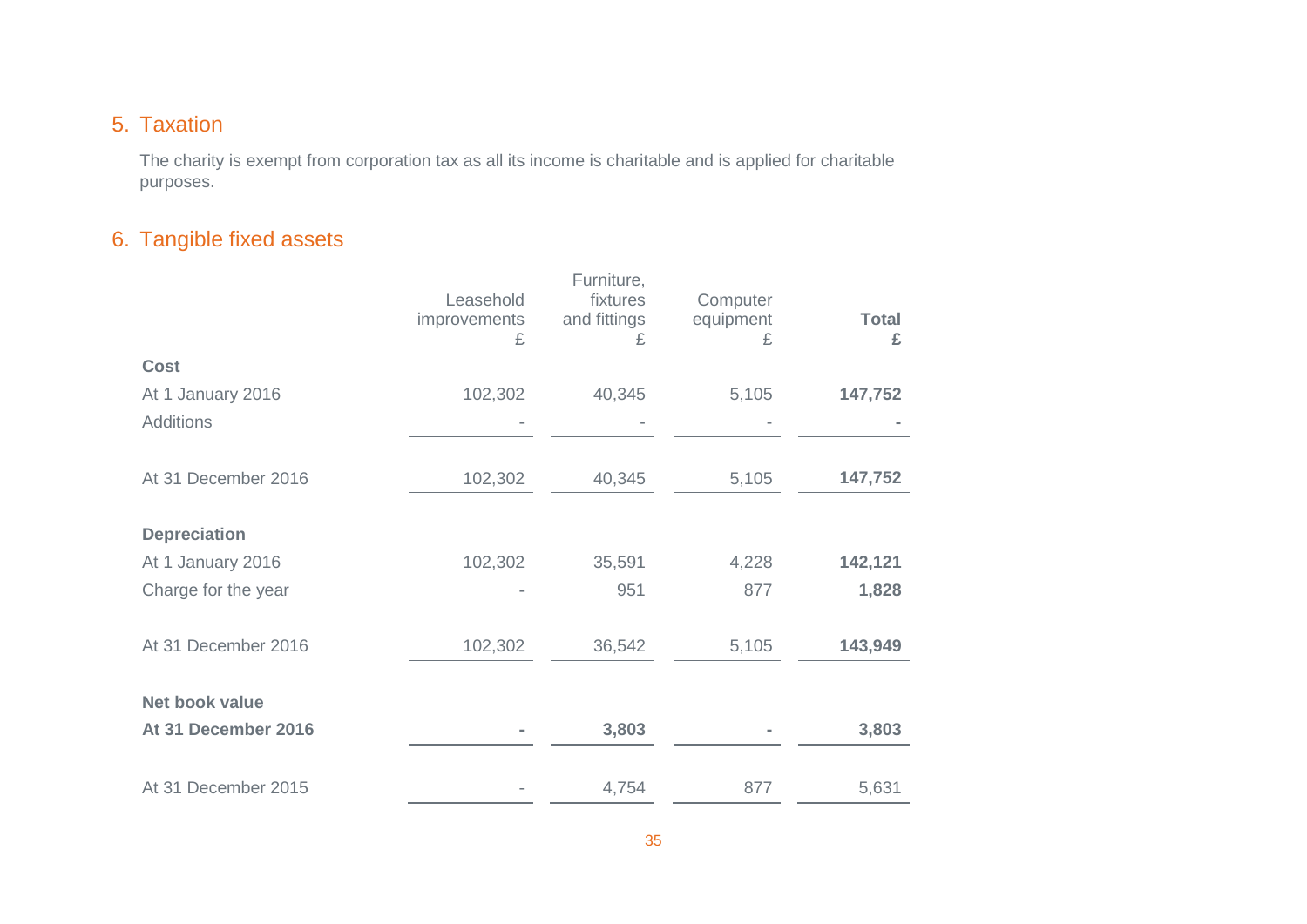# 7. Debtors

|               | 2016<br>£ | 2015<br>£ |
|---------------|-----------|-----------|
| Trade debtors | 7,671     | 4,703     |
| Prepayments   | 4,990     | 4,635     |
| Other debtors | $\sim$    | 2,071     |
|               | 12,661    | 11,409    |

## 8. Current asset investments

|                                        | 2016    | 2015    |
|----------------------------------------|---------|---------|
| The Charities Official Investment Fund | 356,249 | 302,999 |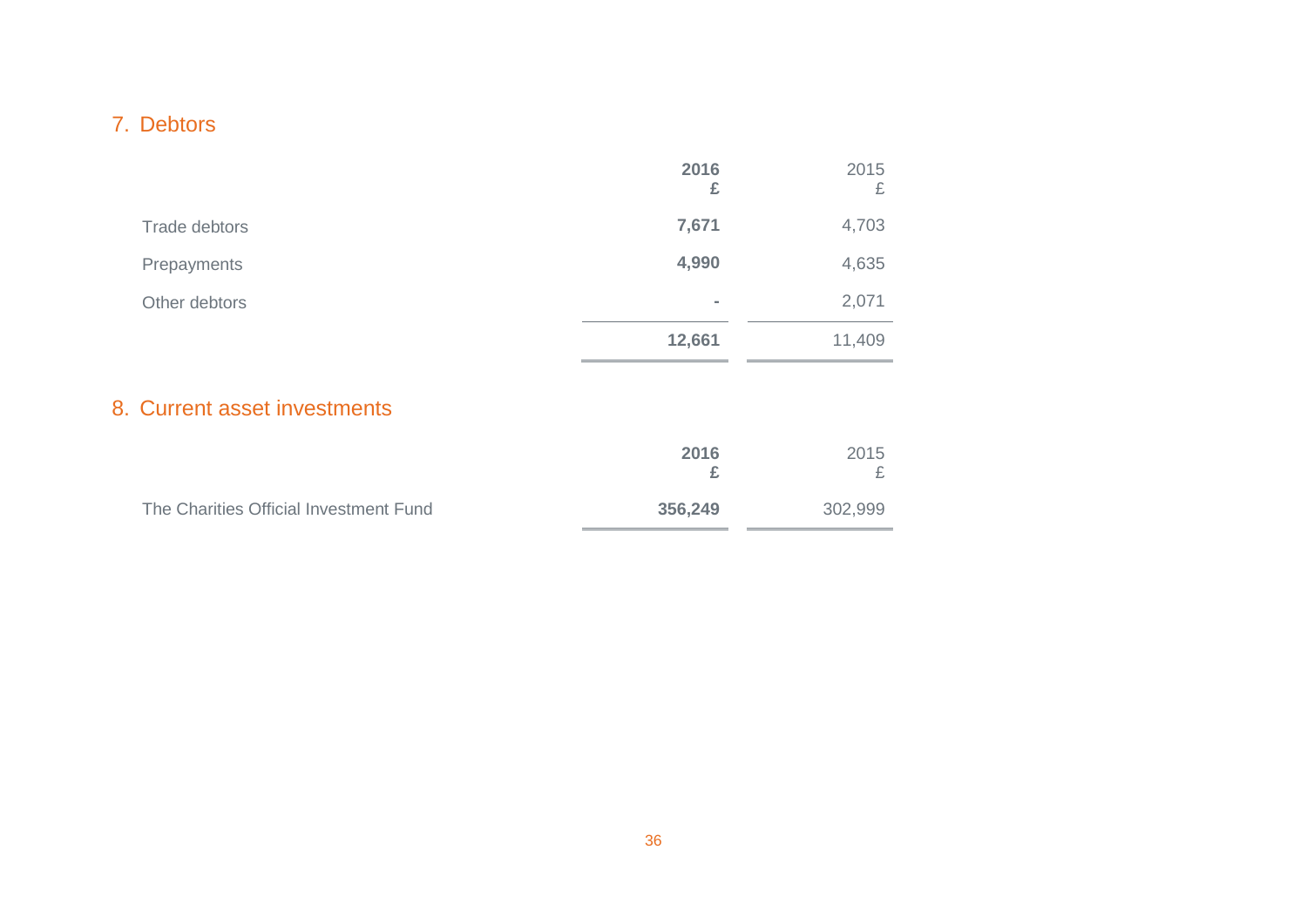# 9. Creditors: amounts due within 1 year

|                                                 | 2016<br>£ | 2015<br>£ |
|-------------------------------------------------|-----------|-----------|
| <b>Trade creditors</b>                          | 64,264    | 57,299    |
| Accruals                                        | 11,610    | 9,082     |
| Funds held on behalf of Northern Collaboration  | 17,983    | 19,938    |
| Funds held on behalf of Mercian Collaboration   | 6,508     | 11,194    |
| Funds held on behalf of NOWAL                   | 53,704    | 32,761    |
| Funds held on behalf of Copyright for Knowledge | 1,840     | 2,000     |
| Other creditors                                 | 1,059     | 1,151     |
|                                                 | 156,968   | 133,425   |

# 10.Analysis of net assets between funds

|                                | Designated funds | General funds<br>£ | <b>Total funds</b> |
|--------------------------------|------------------|--------------------|--------------------|
| Tangible fixed assets          |                  | 3,803              | 3,803              |
| <b>Current assets</b>          |                  | 441,658            | 441,658            |
| <b>Current liabilities</b>     |                  | (156, 968)         | (156, 968)         |
| Net assets at 31 December 2016 | $\equiv$         | 288,493            | 288,493            |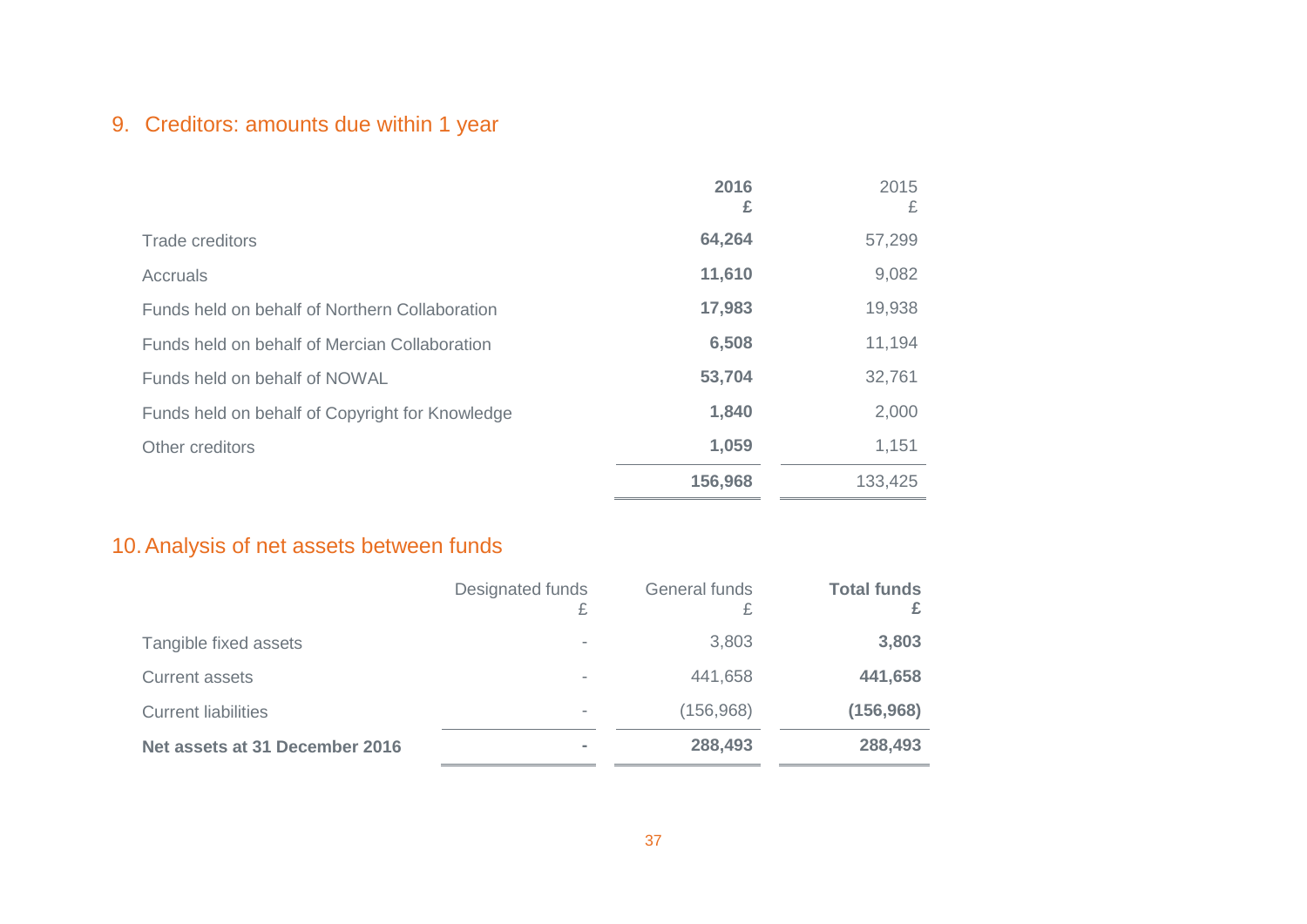## 11.Movements in funds

|                           | At $1$<br>January<br>2016<br>£ | Income<br>£              | Expenditure<br>£         | <b>Transfers</b><br>between<br>funds<br>£ | <b>At 31</b><br><b>December</b><br>2016<br>£ |
|---------------------------|--------------------------------|--------------------------|--------------------------|-------------------------------------------|----------------------------------------------|
| <b>Unrestricted funds</b> |                                |                          |                          |                                           |                                              |
| Designated funds:         |                                |                          |                          |                                           |                                              |
| <b>INSPIRE</b> fund       | 4,858                          | $\overline{\phantom{a}}$ | $\overline{\phantom{a}}$ | (4,858)                                   |                                              |
| Total designated funds    | 4,858                          | $\overline{\phantom{a}}$ | $\overline{\phantom{a}}$ | (4,858)                                   |                                              |
|                           |                                |                          |                          |                                           |                                              |
| General funds             | 250,920                        | 544,604                  | (511, 889)               | 4,858                                     | 288,493                                      |
| <b>Total funds</b>        | 255,778                        | 544,604                  | (511, 889)               |                                           | 288,493                                      |

#### **Purposes of designated funds**

INSPIRE is a UK-wide access and referral scheme to help library users to exploit collections beyond the library they belong to. This is no longer used; therefore all remaining designated funds have been transferred to general funds.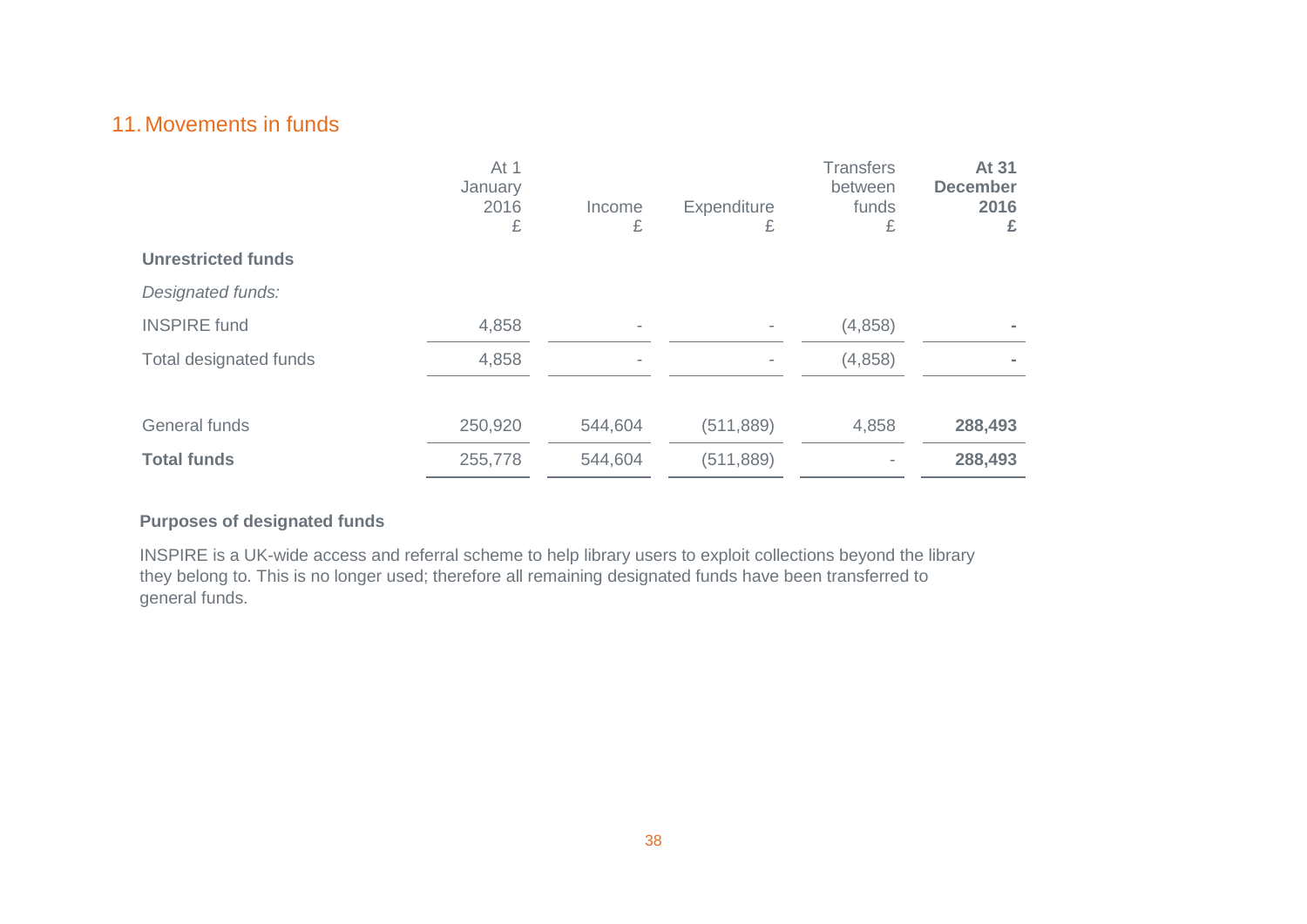## 12.Commitments under operating leases

At 31 December 2016 the charity had the following annual commitments under non-cancellable operating leases:

|                          | 2016                                         |        | 2015                  |        |
|--------------------------|----------------------------------------------|--------|-----------------------|--------|
|                          | <b>Land and</b><br>buildings<br><b>Other</b> |        | Land and<br>buildings | Other  |
|                          | £                                            | £      | £                     | £      |
| Payments due:            |                                              |        |                       |        |
| Within one year          | 17,436                                       | 5,306  | 23,248                | 4,368  |
| Within two to five years | $\sim$                                       | 6,299  | 40,684                | 6,916  |
|                          | 17,436                                       | 11,605 | 63,932                | 11,284 |

#### 13.Related Party Transactions

Liz Jolly, Chair of SCONUL until June 2016, is also in a position of significant influence on the governing body of the Northern Collaboration.

Caroline Taylor, trustee of SCONUL, is the Chair of the Steering Group for Mercian Collaboration.

Transactions between these related parties are detailed in note 14 below.